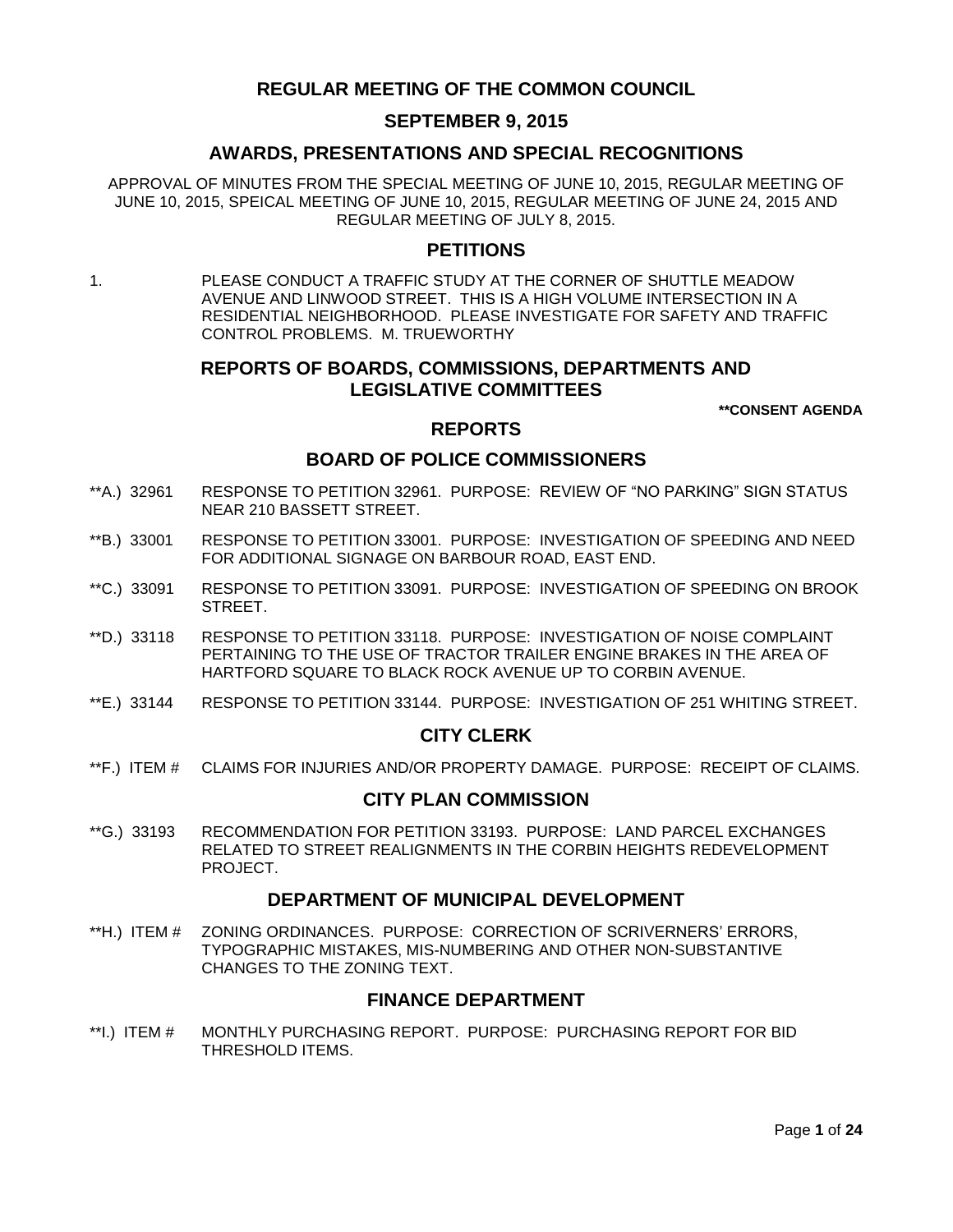- \*\*J.) ITEM # [PUBLIC BID 3831. PURPOSE: MAINTENANCE AND REPAIRS OF ELEVATORS LOCATED](#page-7-1)  IN VARIOUS [CITY LOCATIONS AND MODERNIZATION OF ELEVATORS AT CITY HALL](#page-7-1)  [AND BADOLATO, SZCZESNY AND BLOGOSLAWSKI PARKING GARAGES.](#page-7-1)
- \*\*K.) ITEM # [SOLE SOURCE PURCHASING. PURPOSE: \\$48,600 FOR NEW FIRE RECRUITS TO](#page-8-0)  [ATTEND STATE OF CONNECTICUT FIRE](#page-8-0) ACADEMY.
- \*\*L.) ITEM # [SOLE SOURCE PURCHASING. PURPOSE: PURCHASE OF DATA CENTER](#page-9-0)  [INFRASTRUCTURE FROM F3 TECHNOLOGY PARTNERS FOR \\$133,514.31 FOR THE](#page-9-0)  [INFORMATION TECHNOLOGIES DEPARTMENT.](#page-9-0)
- \*\*M.) ITEM # [COOPERATIVE PURCHASING. PURPOSE: PURCHASE OF BITUMINOUS MATERIALS](#page-10-0)  AND SERVICES [FOR MILLING AND PAVING OF VARIOUS CITY STREETS.](#page-10-0)

## **PUBLIC WORKS DEPARTMENT**

- \*\*N.) 33193 [RECOMMENDATION FOR PETITION 33193. PURPOSE: LAND PARCEL EXCHANGES](#page-11-0)  [RELATED TO STREET REALIGNMENTS IN THE CORBIN HEIGHTS REDEVELOPMENT](#page-11-0)  [PROJECT.](#page-11-0)
- \*\*O.) ITEM # [SUBWAY RENTAL CHARGES: JANUARY, 2016 TO DECEMBER, 2016. PURPOSE:](#page-11-1)  [ASSESSABLE AT RATE OF \\$1.96 PER LINEAR FOOT, PER ANNUM, PAYABLE SEMI-](#page-11-1)[ANNUALLY ON FIRST DAY OF JULY, 2016](#page-11-1) AND FIRST DAY OF JANUARY, 2017.

## **REPORTS RETURNED FROM COMMITTEE**

## **STANDING CLAIMS SUBCOMMITTEE**

\*\*P.) ITEM # [CLAIMS SUBCOMMITTEE. PURPOSE: SETTLEMENT OF CLAIMS.](#page-11-2)

## **COMMITTEE ON LICENSES**

\*\*Q.) 33185 [RECOMMENDATION FOR RESOLUTION 33206. PURPOSE: LICENSE TO BE ISSUED FOR](#page-12-0)  [PURPOSE OF CONDUCTING AN OKTOBERFEST.](#page-12-0)

# **COMMITTEE ON PLANNING, ZONING AND HOUSING**

\*\*R.) 33193 [RECOMMENDATION FOR PETITION 33193. PURPOSE: LAND PARCEL EXCHANGES](#page-12-1)  [RELATED TO STREET REALIGNMENTS IN THE CORBIN HEIGHTS REDEVELOPMENT](#page-12-1)  [PROJECT.](#page-12-1)

## **RESOLUTIONS RETURNED FROM COMMITTEE**

1.) 33185 [ST. PETER'S CHURCH. PURPOSE: LICENSE TO BE ISSUED FOR PURPOSE OF](#page-12-2)  [CONDUCTING AN OKTOBERFEST. A. PLATOSZ](#page-12-2)

## **NEW RESOLUTIONS**

- 2.) ITEM # [PATRIOT DAY AND NATIONAL DAY OF SERVICE AND REMEMBERANCE 2015.](#page-13-0) [S. BIELINSKI, T. COLLINS](#page-13-0)
- 3.) ITEM # [LEAD POISONING AND PREVENTION. PURPOSE: RECEIPT OF ADDITIONAL FUNDING](#page-13-1) OF \$33,244 [FROM THE STATE OF CONNECITCUT DEPARTMENT OF PUBLIC HEALTH.](#page-13-1)  [A. PLATOSZ](#page-13-1)
- 4.) ITEM # [BIOTERRORISM/EMERGENCY PREPAREDNESS PLANNING PROGRAM. PURPOSE:](#page-14-0)  [RECEIPT OF GRANT FUNDING OF \\$53,044 FROM THE STATE OF CONNECTICUT](#page-14-0)  [DEPARTMENT OF PUBLIC HEALTH. A. PLATOSZ](#page-14-0)
- 5.) ITEM # [BUDGET APPROPRIATIONS. PURPOSE: GRANT FUNDING OF \\$156,242 FROM THE](#page-15-0)  STATE OF CONNECTICUT – [HEALTH PER CAPITA. A. PLATOSZ](#page-15-0)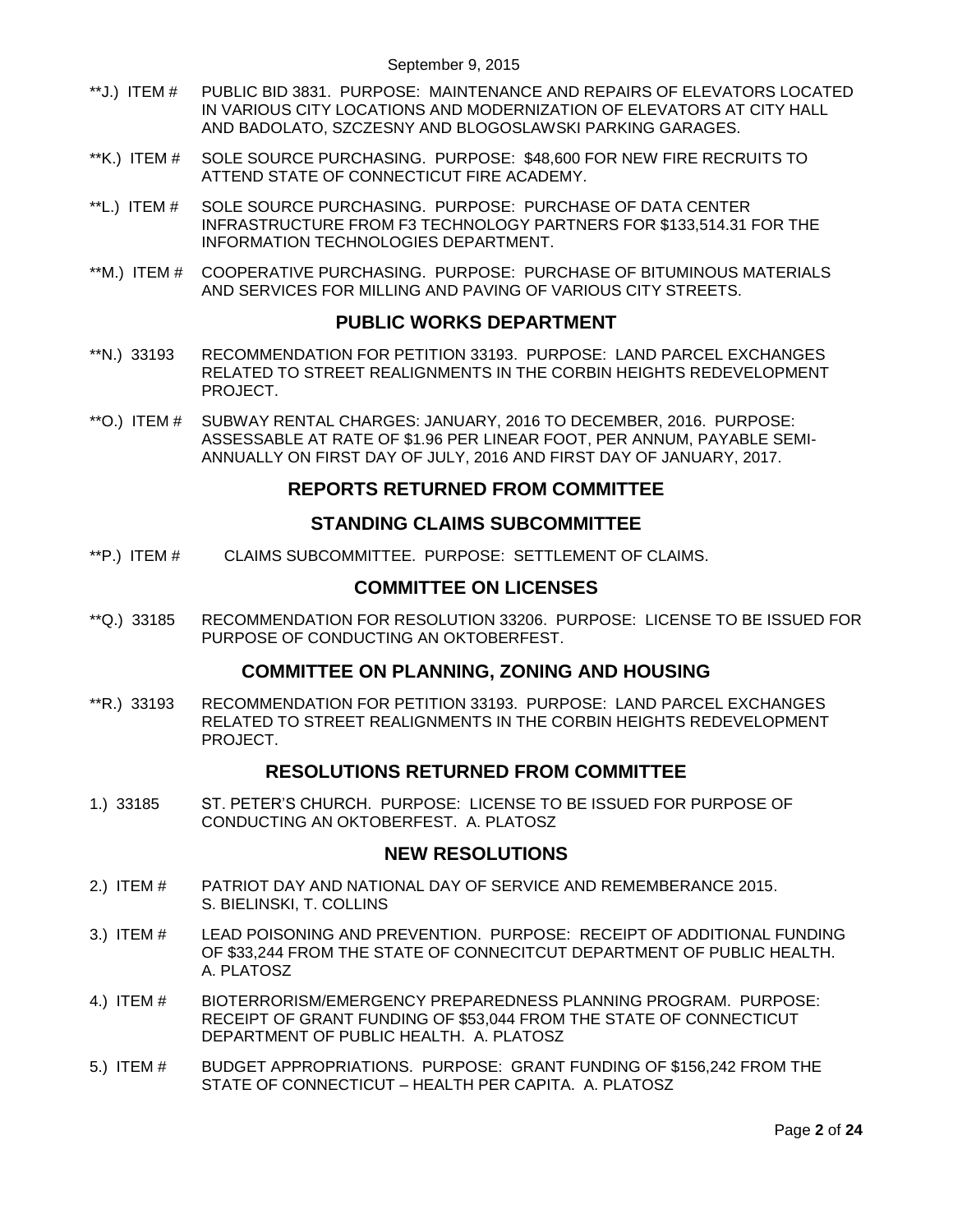- 6.) ITEM # [OBESITY IN SCHOOL AGE CHILDREN. PURPOSE: RECEIPT OF FUNDING OF \\$25,114](#page-16-0)  [FROM THE STATE OF CONNECTICUT DEPARTMENT OF PUBLIC HEALTH. A. PLATOSZ](#page-16-0)
- 7.) ITEM # BUDGET TRANSFER [LOCIP. PURPOSE: \\$19,107 FOR DOG POUND ROOF](#page-16-1)  [RENOVATIONS. S. BIELINSKI, M. TRUEWORTHY](#page-16-1)
- 8.) ITEM # [SEWER FUND BUDGET AMENDMENT. PURPOSE: \\$100,000 FOR TRUCK MOUNT HIGH](#page-17-0)  PRESSURE SEWER [CLEANER FOR THE PUBLIC WORKS DEPARTMENT.](#page-17-0)  [C. CARLOZZI, JR., E. MAGNUSZEWSKI, D. NAPLES, E. SANCHEZ](#page-17-0)
- 9.) ITEM # [EVERY KID COUNTS AFTER SCHOOL PROGRAM. PURPOSE: STATE DEPARTMENT OF](#page-18-0)  [EDUCATION AFTER SCHOOL GRANTS AND A HUD GRANT FOR \\$375,562 FOR](#page-18-0)  [ELEMENTARY AFTER SCHOOL PROGRAM.](#page-18-0)  [S. BLACK, D. DEFRONZO, J. GIANTONIO, E. MAGNUSZEWSKI, D. SALERNO](#page-18-0)
- 10.) ITEM # [HIGH VOLTAGE ART BUDGET AMENDMENT. PURPOSE: RECOGNITION AND](#page-19-0)  [CELEBRATION OF LOCAL ARTISTS TO PAINT CITY SIGNAL CONTROL BOXES WITH](#page-19-0)  [ORIGINAL DESIGNS. A. PLATOSZ, D. NAPLES, J. GIANTONIO, W. PABON, L. SALVIO](#page-19-0)
- 11.) ITEM # [AMERICAN SAVINGS FOUNDATION GRANT –](#page-20-0) YEAR 10. PURPOSE: RECEIVE \$150,000 IN [GRANT MONIES TO ORGANIZE AND RUN AFTER SCHOOL](#page-20-0) PROGRAMS. [S. BLACK, D. DEFRONZO, J. GIANTONIO, E. MAGNUSZEWSKI, D. SALERNO](#page-20-0)
- 12.) ITEM # [A.W. STANLEY PARK POOLS. PURPOSE: CONTRACT WITH TLB ARCHITECTURE FOR](#page-21-0)  [\\$181,000 FOR ARCHITECTURAL/ENGINEERING SERVICES.](#page-21-0)  [S. BLACK, D. DEFRONZO, J. GIANTONIO, E. MAGNUSZEWSKI, D. SALERNO](#page-21-0)
- 13.) ITEM # 2015 CONSOLIDATED PLAN [AMENDMENT. PURPOSE: TRANSFER FUNDS FROM](#page-22-0)  [STALLED, CANCELLED OR COMPLETED COMMUNITY DEVELOPMENT BLOCK GRANT](#page-22-0)  [PROJECTS. C. CARLOZZI, JR.,](#page-22-0) J. GIANTONIO, E. SANCHEZ

# **UNFINISHED BUSINESS**

- 32554 RESOLUTION RE: APPROVAL OF AGREEMENT BETWEEN THE CITY OF NEW BRITAIN AND LOCAL 1186. TABLED 11/13/2013
- 32697 REPORT OF PURCHASING DEPT. RE: ON CALL ENGINEERING SERVICES LANDFILL AND RECYCLING CENTER COMPLIANCE MONITORING – PUBLIC WORKS DEPT. TABLED 04/23/2014
- 32767 RESOLUTION RE: FISCAL YEAR 2015 COMMUNITY SERVICES BUDGET AMENDMENTS. TABLED 06/11/2014
- 32953 RESOLUTION RE: APPROVAL OF AGREEMENT BETWEEN THE CITY OF NEW BRITAIN AND LOCAL 871 – NEW BRITAIN FEDERATION OF TEACHERS. TABLED 12/10/2014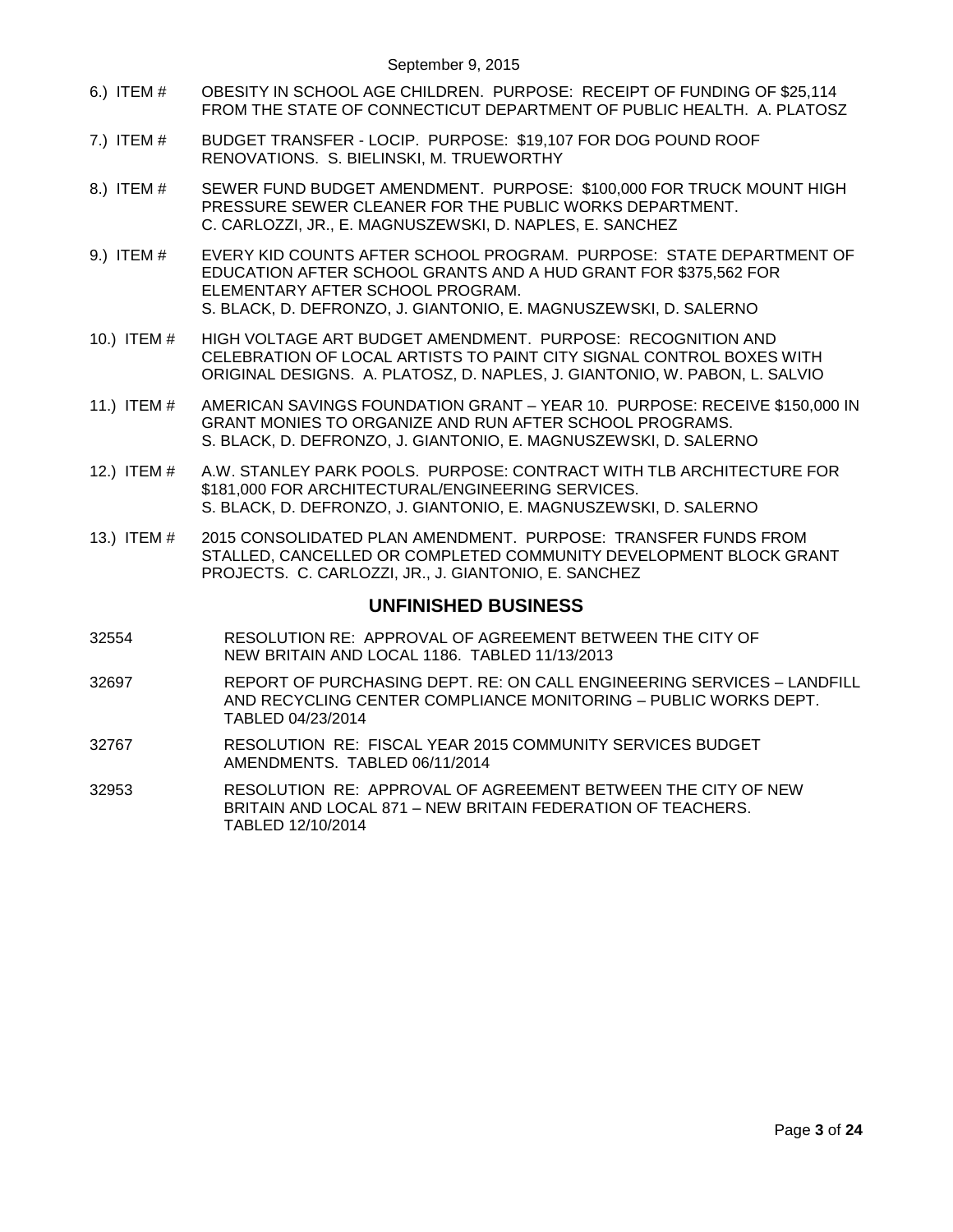# **REGULAR MEETING OF THE COMMON COUNCIL**

# **SEPTEMBER 9, 2015**

# **AWARDS, PRESENTATIONS AND SPECIAL RECOGNITIONS**

APPROVAL OF MINUTES FROM THE SPECIAL MEETING OF JUNE 10, 2015, REGULAR MEETING OF JUNE 10, 2015, SPEICAL MEETING OF JUNE 10, 2015, REGULAR MEETING OF JUNE 24, 2015 AND REGULAR MEETING OF JULY 8, 2015.

# **PETITIONS**

1. PLEASE CONDUCT A TRAFFIC STUDY AT THE CORNER OF SHUTTLE MEADOW AVENUE AND LINWOOD STREET. THIS IS A HIGH VOLUME INTERSECTION IN A RESIDENTIAL NEIGHBORHOOD. PLEASE INVESTIGATE FOR SAFETY AND TRAFFIC CONTROL PROBLEMS. M. TRUEWORTHY

# **REPORTS OF BOARDS, COMMISSIONS, DEPARTMENTS AND LEGISLATIVE COMMITTEES**

**\*\*CONSENT AGENDA**

## **REPORTS**

# **BOARD OF POLICE COMMISSIONERS**

<span id="page-3-0"></span>\*\*A.) 32961 RESPONSE TO PETITION 32961. PURPOSE: REVIEW OF "NO PARKING" SIGN STATUS NEAR 210 BASSETT STREET.

### REPORT OF: THE BOARD OF POLICE COMMISSIONERS

To Her Honor, the Mayor, and the Common Council of the City of New Britain: the undersigned beg leave to report the following:

ITEM #: 32961

RE: Common Council Petition #32961, re: Please review the "NO PARKING" sign status near 210 Bassett Street.

Date: September 9, 2015

The Traffic Safety Bureau supervisor traveled the area and found restricted parking on the east side of Bassett Street from Roberts Street to Trinity Street. This parking restriction is necessary to allow school buses to get through to the Northend School. He observed an illegally parked vehicle impeding bus traffic that delayed the release of children at the conclusion of the school day. The Traffic Safety Bureau supervisor recommends leaving the current parking restrictions and denying the petition.

The Board voted to leave the parking restrictions on Bassett Street in their current positions to leave room for school bus traffic.

> Jack W. Ferguson II Clerk of the Board

<span id="page-3-1"></span>\*\*B.) 33001 RESPONSE TO PETITION 33001. PURPOSE: INVESTIGATION OF SPEEDING AND NEED FOR ADDITIONAL SIGNAGE ON BARBOUR ROAD, EAST END.

REPORT OF: THE BOARD OF POLICE COMMISSIONERS

To Her Honor, the Mayor, and the Common Council of the City of New Britain: the undersigned beg leave to report the following:

### ITEM #: 33001

RE: Common Council Petition #33001, re: Please investigate excessive speeding and the need for additional signage on Barbour Road, with special attention to the east end of the road. Date: September 9, 2015

In February 2015, the Traffic Safety Bureau surveyed the area covered by this petition and it was considered on the February agenda. The study found no speeding problem and the petition was denied.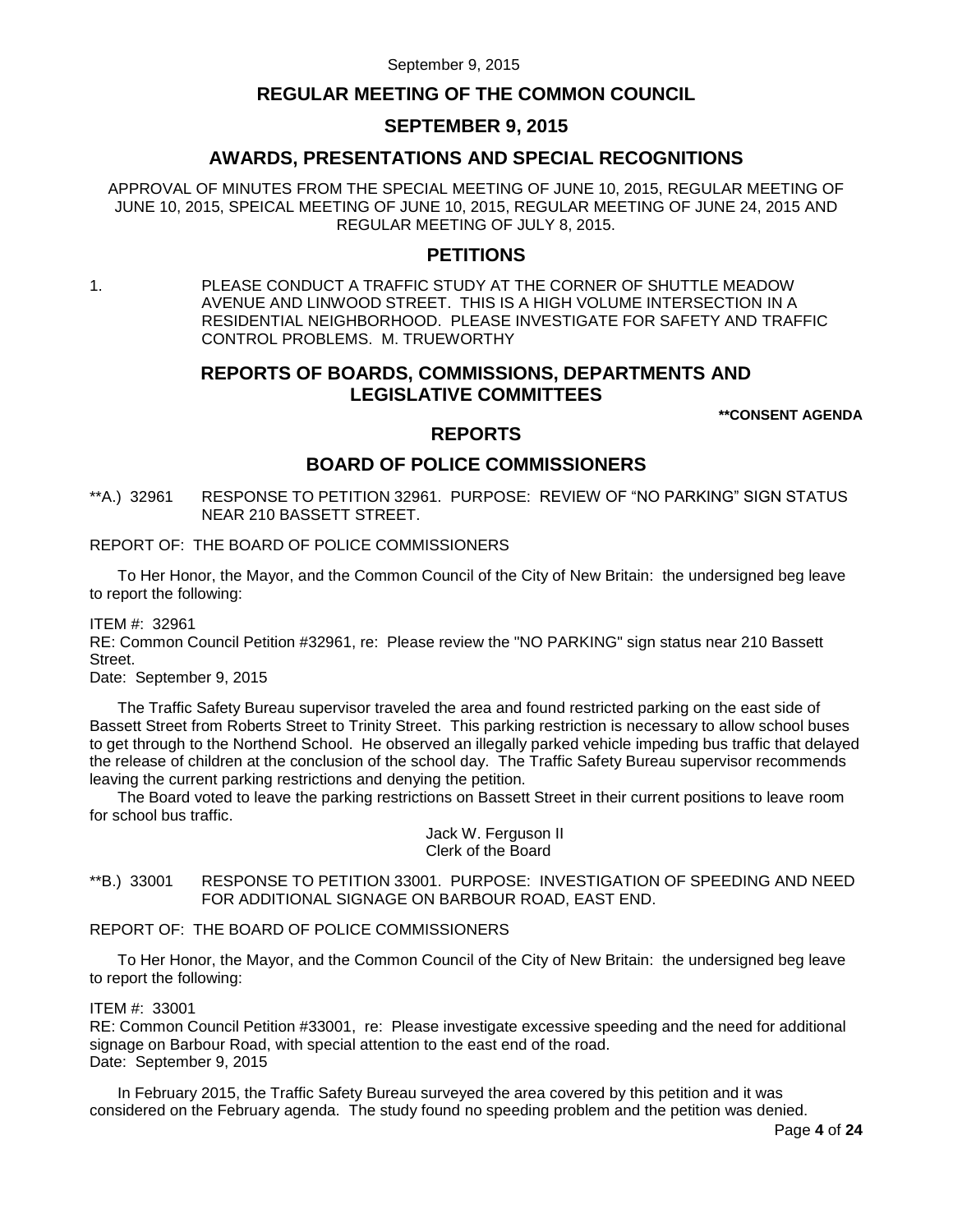Alderman Don Naples spoke with the Traffic Safety supervisor, Sgt. David Mocarsky and clarified the focus of the petition. Ald. Naples was looking to add signage to alert motorists to the curve between Ella Grasso Boulevard and Volpe Court. C. J. Gandza, Engineering Project Manager, Public Works, recommends the following changes: Barbour Road northbound – 1) Install 25 MPH Speed Limit sign at beginning of Barbour Road; 2) Install CURVE sign 100 ft. ahead of curve; Install 2 reflective chevrons at the curve. Barbour Road southbound – 1) Retain SIGNAL AHEAD sign near Volpe Court; 2) Install 2 reflective chevrons at the curve. Public Works will repair the damaged guardrail in the curve.

The Board voted to approve the additional signage recommended for Barbour Road.

Jack W. Ferguson II Clerk of the Board

## <span id="page-4-0"></span>\*\*C.) 33091 RESPONSE TO PETITION 33091. PURPOSE: INVESTIGATION OF SPEEDING ON BROOK STREET.

### REPORT OF: THE BOARD OF POLICE COMMISSIONERS

To Her Honor, the Mayor, and the Common Council of the City of New Britain: the undersigned beg leave to report the following:

#### ITEM #: 33091

RE: Common Council Petition #33091, re: Please look into cars speeding on Brook Street between the hours of 3:00 pm and 8:30 pm. Racing dirt bikes and ATVs are also an issue. Date: September 9, 2015

The Traffic Safety Bureau supervisor traveled the area and has directed increased traffic enforcement in this area. Additionally, he coordinated with the Patrol Division to increase their activity in the area also.

No further action by the Board is required at this time.

Jack W. Ferguson II Clerk of the Board

<span id="page-4-1"></span>\*\*D.) 33118 RESPONSE TO PETITION 33118. PURPOSE: INVESTIGATION OF NOISE COMPLAINT PERTAINING TO THE USE OF TRACTOR TRAILER ENGINE BRAKES IN THE AREA OF HARTFORD SQUARE TO BLACK ROCK AVENUE UP TO CORBIN AVENUE.

REPORT OF: THE BOARD OF POLICE COMMISSIONERS

To Her Honor, the Mayor, and the Common Council of the City of New Britain: the undersigned beg leave to report the following:

#### ITEM #: 33118

RE: Common Council Petition #33118, re: Please investigate noise complaint pertaining to the use of tractor trailer engine brakes in the area of Hartford Square to Black Rock Avenue up to Corbin Avenue. Date: September 9, 2015

The Traffic Safety Bureau supervisor indicates that the Connecticut General Statute regulating this type of noise states: Each motor vehicle and the devices on such vehicle shall be operated, equipped, constructed and adjusted to prevent unnecessary or unusual noise (\$225 infraction). He further recommends the installation of three signs which will read "No Engine Brake" at the following locations: Black Rock Avenue between the City line and Esther Court for eastbound traffic; Black Rock Avenue between Corbin Avenue and Oldfield Street for westbound traffic; and Wooster Street between West Main Street and Hartford Square for southbound traffic.

The Board voted to approve the recommended "No Engine Brake" signage on Black Rock Avenue between the City line and Esther Court for eastbound traffic, Black Rock Avenue between Corbin Avenue and Oldfield Street for westbound traffic, and Wooster Street between West Main Street and Hartford Square for southbound traffic.

> Jack W. Ferguson II Clerk of the Board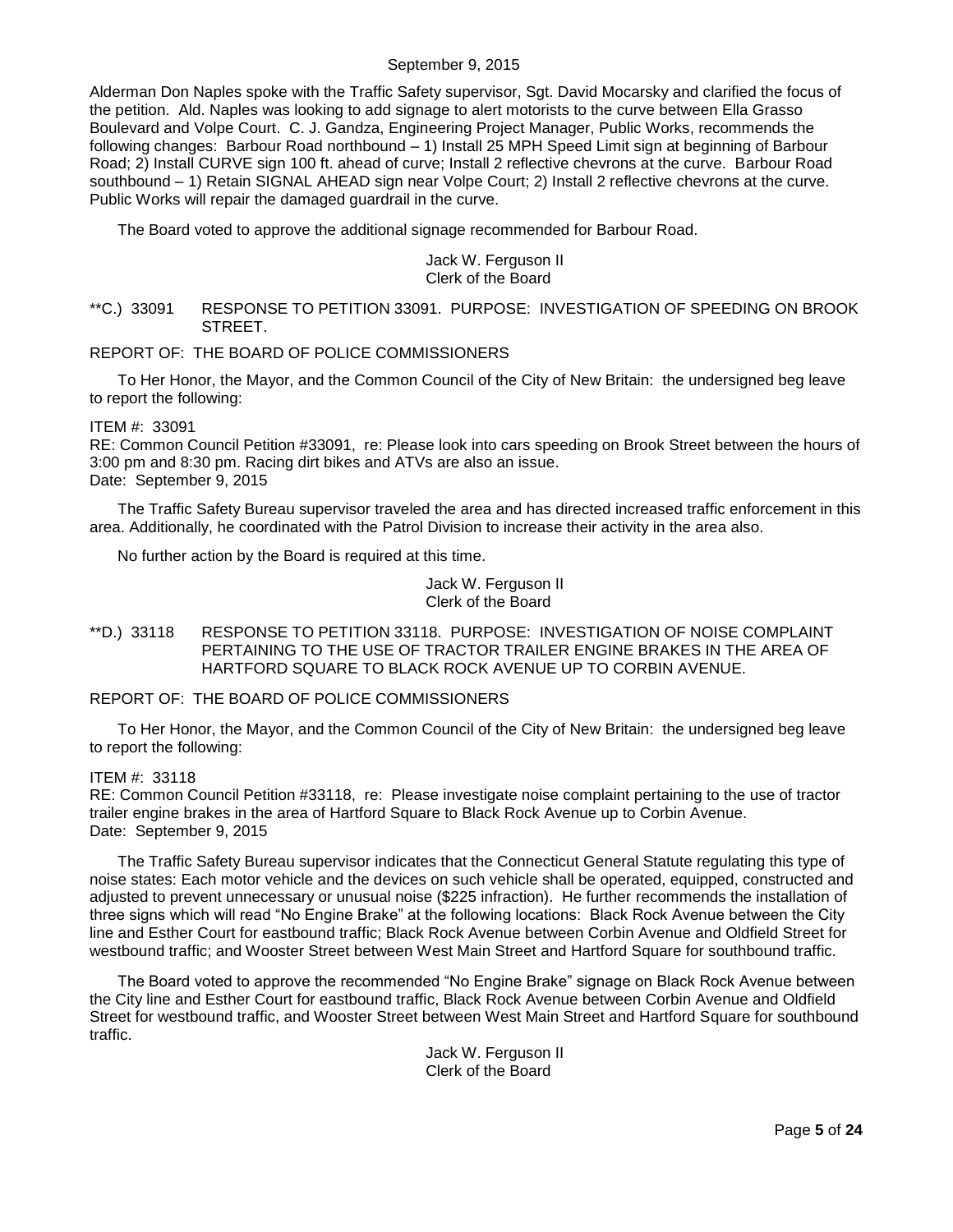### <span id="page-5-0"></span>\*\*E.) 33144 RESPONSE TO PETITION 33144. PURPOSE: INVESTIGATION OF 251 WHITING STREET.

### REPORT OF: THE BOARD OF POLICE COMMISSIONERS

To Her Honor, the Mayor, and the Common Council of the City of New Britain: the undersigned beg leave to report the following:

ITEM #: 33144

RE: Common Council Petition #33144, re: Please conduct an investigation of 251 Whiting Street. Date: September 9, 2015

The Traffic Safety Bureau supervisor and members of the Health Department met with the owner of the business at 251 Whiting Street. The owner agreed to keep the main gate locked at all times to prevent unauthorized access. He also agreed to move all appliances from the building parking lot by Monday, June 15, 2015. He will also instruct the delivery truck drivers to turn off their headlights when backing into the business at night.

No further action by the Board is required at this time.

Jack W. Ferguson II Clerk of the Board

## **CITY CLERK**

<span id="page-5-1"></span>\*\*F.) ITEM # CLAIMS FOR INJURIES AND/OR PROPERTY DAMAGE. PURPOSE: RECEIPT OF CLAIMS.

REPORT OF: City Clerk

To Her Honor, the Mayor, and the Common Council of the City of New Britain: the undersigned beg leave to report the following:

ITEM #: RE: CLAIMS FOR INJURIES AND/OR PROPERTY DAMAGE

CLAIMANTS NAME Cofe, Luis by Atty. William C. Rivera Giraud, Kechia Ludwik-Jakubik, Anna Halina

Mark H. Bernacki City Clerk

## **CITY PLAN COMMISSION**

<span id="page-5-2"></span>\*\*G.) 33193 RECOMMENDATION FOR PETITION 33193. PURPOSE: LAND PARCEL EXCHANGES RELATED TO STREET REALIGNMENTS IN THE CORBIN HEIGHTS REDEVELOPMENT PROJECT.

REPORT OF: CITY PLAN COMMISSION

To Her Honor, the Mayor, and the Common Council of the City of New Britain: the undersigned beg leave to report the following:

Item # 33193

RE: Land Parcel Exchanges related to Street Realignments in the Corbin Heights Redevelopment Project

The City Plan Commission, at a Special Meeting held on August 3, 2015, voted 5 to 0 to approve the following report:

BACKGROUND: This report is for the above-referenced referral of petition #33193 regarding the formal acceptance and formal abandonment of several minor pieces of property that resulted from the realignment of Walker Road and Dean Drive as part of the recent reconstruction of the former Corbin Heights Housing Project. The 301 dwelling unit complex is now privately owned and managed by Corbin Pinnacle, LLC in two sections, one known as Industria Commons, the other Brytania Square.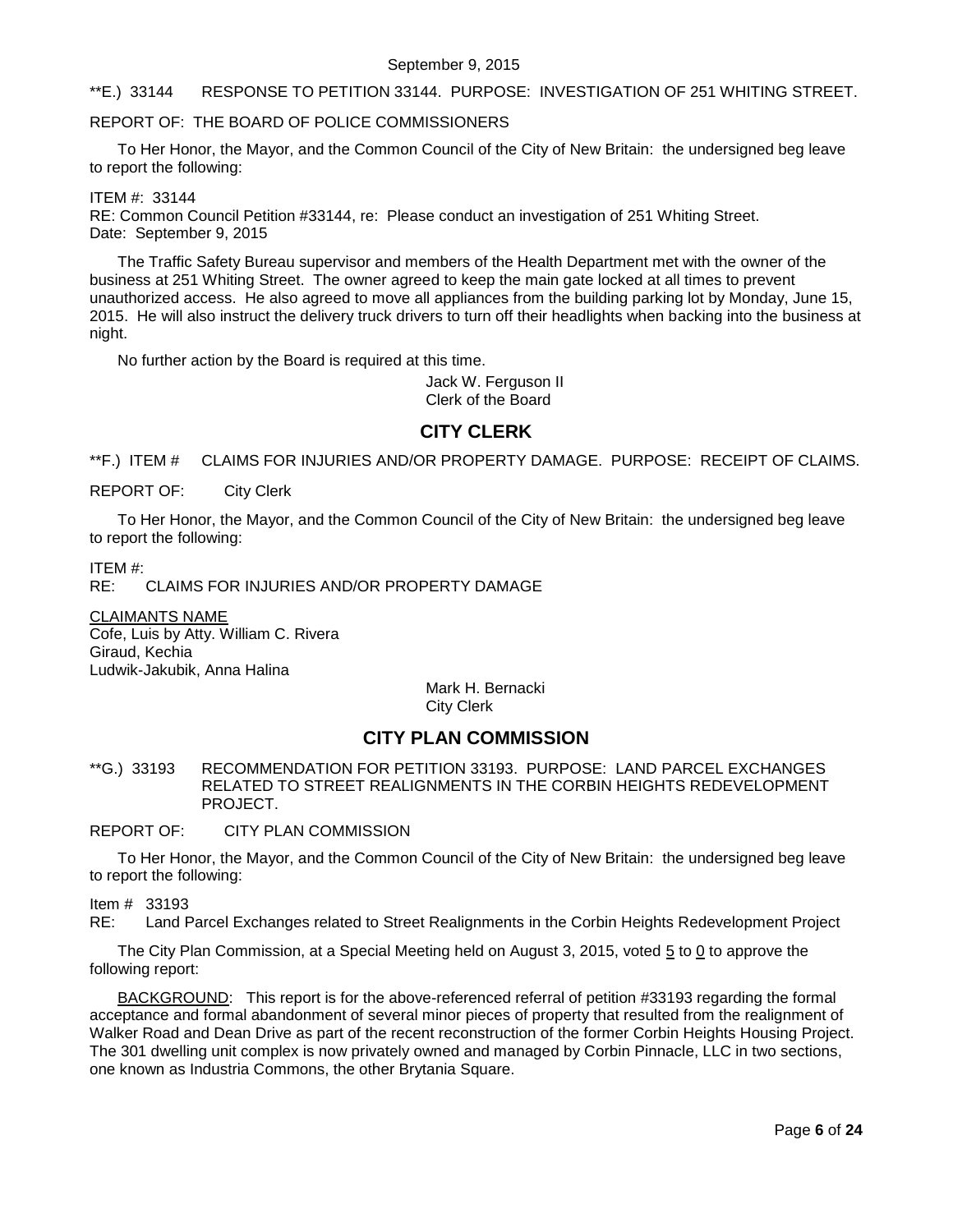Section 19-22 of the City Ordinances and Section 8-25 of the Connecticut General Statutes, require that all proposals for acceptance, widening, narrowing, improvement or abandonment of any street or other public way must be referred to the City Plan Commission for an advisory report to Council. The City Plan Commission reviewed and supported the overall project plan, including street realignments as a Zoning Board of Appeals referral #4530 granted in September 2010. A former Section 19-22 report was also done for the change of street names in February 2013, Petition #32126. The project is now essentially completed and the roads are realigned, paved and striped and have been inspected and found to be in compliance with City engineering standards. The City's formal acceptance of the realigned public right-of-way and the abandonment of the excess former street right-of-way is the necessary final step in the process.

FINDINGS: The street realignment and name changes were undertaken to lessen through-traffic on these residential streets, to allow a more logical and easy to follow street layout and the address numbering system. The maps accompanying the petition show the changes. At the northwestern corner of the property, the street right-of-way included a large, 100-foot radius cul-de-sac at a point where the former Dean Drive, now Walker Road turned at 90 degree angle. The cul-de-sac has been removed and replaced with private access driveways and parking. This change results in abandonment of approximately 20,000 square feet of former City right-ofway, and acceptance of approximately two, small triangular pieces totaling roughly 630 square feet for the inside radius of the new road alignment. The intersection was substantially realigned at Dean Drive and Walker Road (previously Governor Street and Dean Drive, in the prior Corbin Heights configuration). This realignment serves to make Dean Drive the smoother, more direct, through-route from Corbin Avenue to Slater Road. Associated with the reconfiguration of the intersection, approximately 10,050 square feet is to be deeded to the City as part of the street right-of-way and approximately 10,270 square feet or former street right-of-way would be abandoned to Corbin Pinnacle, LLC.

RECOMMENDATION: The City Plan Commission finds these property transfers are necessary to the street infrastructure and use and recommends adoption of this petition.

> Louis G. Amodio, Chairman City Plan Commission

# **DEPARTMENT OF MUNICIPAL DEVELOPMENT**

<span id="page-6-0"></span>\*\*H.) ITEM # ZONING ORDINANCES. PURPOSE: CORRECTION OF SCRIVERNERS' ERRORS, TYPOGRAPHIC MISTAKES, MIS-NUMBERING AND OTHER NON-SUBSTANTIVE CHANGES TO THE ZONING TEXT.

REPORT OF: Department of Municipal Development, City Planning Division

To Her Honor, the Mayor, and the Common Council of the City of New Britain: the undersigned beg leave to report the following:

### ITEM #

RE: CORRECTION OF ZONING ORDINANCES SCRIVENERS' ERRORS, TYPOGRAPHIC MISTAKES, MIS-NUMBERINGS AND OTHER NON-SUBSTANTIVE CHANGES TO THE ZONING TEXT

The City Planning staff has undertaken a thorough and comprehensive review of the Zoning Ordinances text and found and corrected a number of typographic errors, mis-numbered subsections, omissions, etc. A list of these proposed edits is available from the Department of Municipal Development, City Planning Division. The bulk of the approximately 220 proposed edits serve to correct and make consistent the date and petition numbers for the various amendments made over the years. A smaller number of the edits are to restore a consistency in the text section and subsection headings all being bold, all using consistent punctuation, hyphenation and underlining; and, in very few instances, corrections of typos and subsections that were misnumbered at the time they were added to the text by amendment. None of the edits make any change to the zoning ordinances relative to permitted or special exception uses, dimensional requirements, parking requirements, etc.

RESOLVED, that the staff of the Department of Municipal Development, City Planning Division is authorized to complete these changes and make available the finished text for use and distribution as the official and current "Zoning Ordinances, City of New Britain".

> Kenneth A. Malinowski Acting Director Municipal Development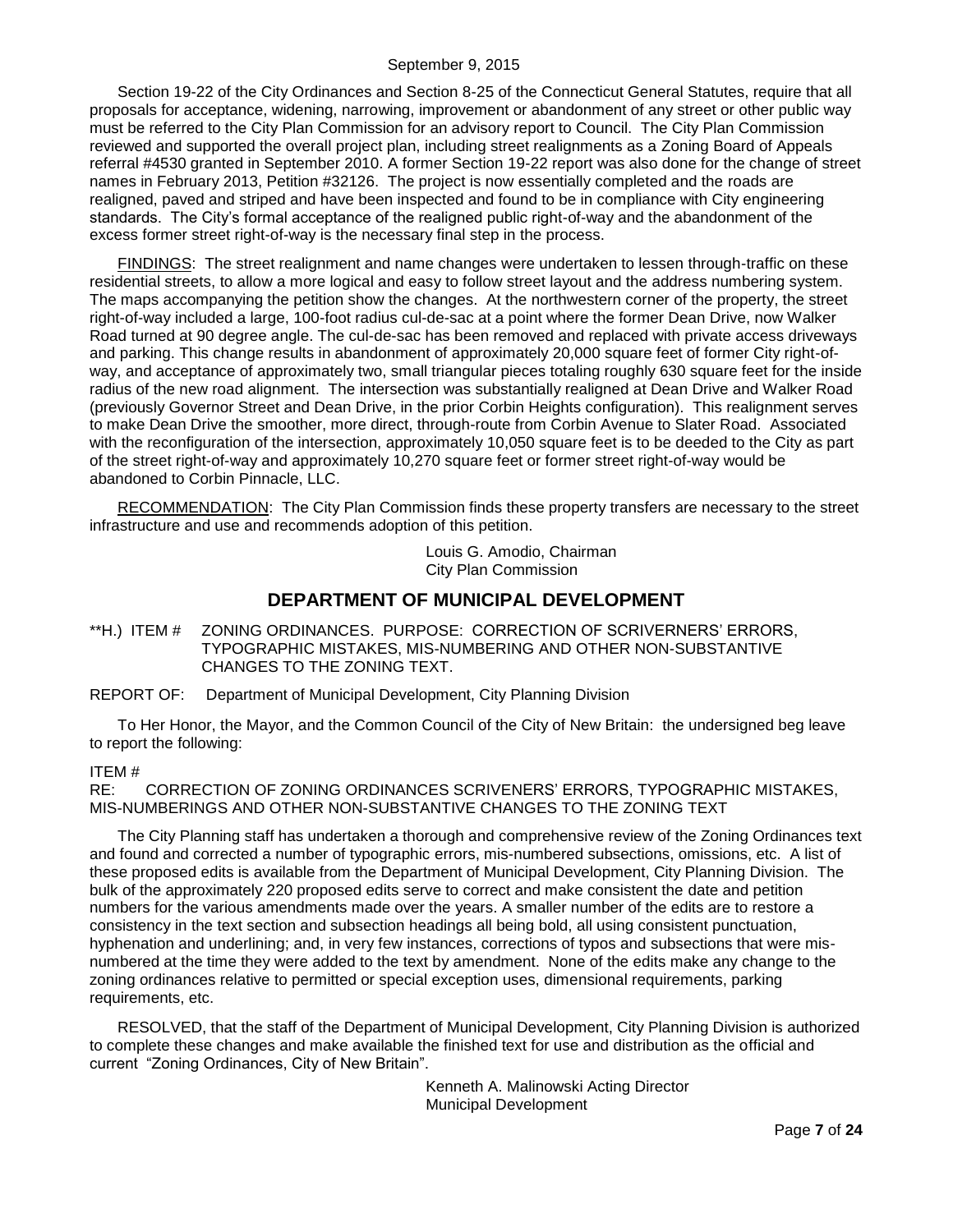# **FINANCE DEPARTMENT**

## <span id="page-7-0"></span>\*\*I.) ITEM # MONTHLY PURCHASING REPORT. PURPOSE: PURCHASING REPORT FOR BID THRESHOLD ITEMS.

REPORT OF: Finance Dept., Purchasing Div.

To Her Honor, the Mayor, and the Common Council of the City of New Britain: the undersigned beg leave to report the following:

ITEM #:

RE: Purchasing report for bid threshold items

DATE: September 9, 2015

In accordance with the New Britain Code of Ordinances, Section 2-566, a monthly report of purchases between \$500 and \$7,500 shall be provided to the Common Council. The report shall include a detailed description of items or services purchased, name of vendor, owner of business and dollar amount spent on each individual purchase as well as the aggregate total of spend to date for the fiscal year.

The Finance Department, Purchasing Division has provided an electronic list of purchases for the Month of August 2015. This document is available in the Council office for review by Council members.

Acceptance and adoption is respectfully requested.

### Jack Pieper Purchasing Agent

<span id="page-7-1"></span>\*\*J.) ITEM # PUBLIC BID 3831. PURPOSE: MAINTENANCE AND REPAIRS OF ELEVATORS LOCATED IN VARIOUS CITY LOCATIONS AND MODERNIZATION OF ELEVATORS AT CITY HALL AND BADOLATO, SZCZESNY AND BLOGOSLAWSKI PARKING GARAGES.

REPORT OF: Finance Dept., Purchasing Division

To Her Honor, the Mayor, and the Common Council of the City of New Britain: the undersigned beg leave to report the following:

### ITEM #:

RE: Public Bid No. 3831 Maintenance and Repairs of Elevators located in various City locations and the Modernization of Elevators at City Hall and at the Badolato, Szczesny and Blogoslawski (Government Center) Parking Garages for the Public Works Department, Fleet and Facilities Division. DATE: September 9, 2015

Public Bid No. 3831 was solicited and received in accordance with the Purchasing Ordinances of the City of New Britain for the Monthly Maintenance and Repairs of Elevators located in various City locations and the Modernization of Elevators at City Hall and at the Badolato, Szczesny and Blogoslawski (Government Center) Parking Garages for the Public Works Department, Fleet and Facilities Division. Funding is available for the Monthly Maintenance and Repairs in the Public Works Department, Fleet and Facilities Division's Building Grounds, Maintenance and Repairs, account numbers, 001316002-5435, City Hall, 001316010-5435, Badolato Parking Garage, 001316009-5435, Szczesny Parking Garage, 001316008-5435, Blogoslawski (Government Center) Parking Garage, 001316003-5435, Police Department, and 001419006-5435, New Britain Stadium. Funding for the Modernization of the Elevators at Parking Garages was approved by the Common Council at their June 05, 2014 meeting, Resolution #32692-5 Capital Improvement Program Budget for Fiscal year 2014- 2015, LOCIP, in account number 2131500115-52082, Elevators, City Hall and City Garages and also approved by the Common Council at their February 08, 2012 meeting, Resolution #29559-5, Appropriation and Bond Authorization for Improvements and Repairs to the Szczesny and Badolato Parking Garages in account numbers 0082955901-5454 Capital Projects, Garage Rehabilitation, Badolato Parking Garage, Construction Contracts and 0082955902-5454, Capital Projects, Garage Rehabilitation Szczesny Parking Garage, Construction for a total of \$600,000.00.

Invitations to bid were solicited and the bid was duly advertised in the New Britain Herald Newspaper, the City and State of Connecticut's Department of Administration Services websites and mailed to seven (7)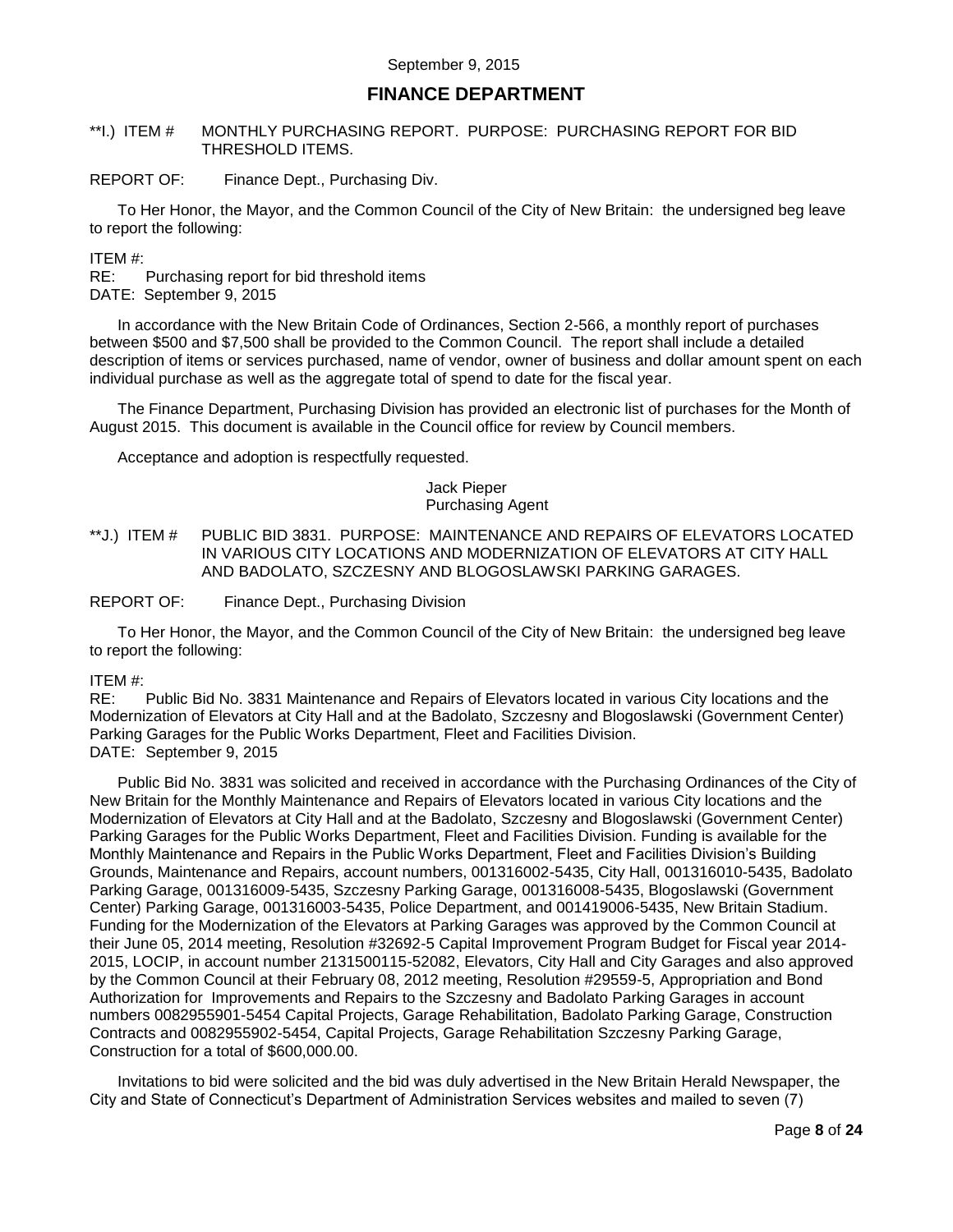Elevator Companies. The Purchasing Agent did not receive any letters from the Elevator Companies on the mailing list indicating they could not provide a response to the bid request. Responses were received as per attached.

The bids were reviewed for conformance to specifications by the Director of Fleet and Facilities, the On-Call Engineering firm associated with the Modernization of the Elevators and the Purchasing Agent. ThyssenKrupp Elevator of East Berlin CT who submitted the lowest bid for the Monthly Maintenance and Repairs of the Elevators and the Modernization did not meet all of the bid specifications and would not comply with the City's insurance requirements. Therefore the Director of Fleet and Facilities is recommending that the bid be awarded to Schindler Elevator Corporation of Rocky Hill, CT who provided the most responsible bid and met all of the bid specifications for the Monthly Maintenance and Repairs of Elevators located in various City locations and to Otis Elevator Company of East Hartford CT who provided the most responsible bid and met all of the bid specifications for the modernization of two (2) traction elevators at the Badolato Parking Garage and one (1) traction elevator at the Szczesny Parking Garage.

RESOLVED: That the Purchasing Agent be and is hereby authorized to enter into a contract and issue a purchase order to Schindler Elevator Corporation of Rocky Hill, CT for the Monthly Maintenance and Repairs of Elevators located at City Hall for \$750.00, New Britain Stadium for \$300.00, New Britain Police Department for \$1,100.00, Badolato Parking Garage for \$1,100.00, Szczesney Parking Garage for \$1,350.00, the Blogoslawski (Government Center) Parking Garages for \$1,000.00, and a Hourly Overtime Differential of \$275.00 for a period from September 15, 2015 to September 17, 2017 and also hereby authorized to enter into a contract and issue a purchase order for \$600,000.00 to Otis Elevator Company of East Hartford, CT for the modernization of two (2) traction elevators at the Badolato Parking Garage and one (1) traction elevator at the Szczesny Parking Garage per the terms and conditions and specifications of Public Bid No. 3831.

> Jack Pieper Purchasing Agent

<span id="page-8-0"></span>\*\*K.) ITEM # SOLE SOURCE PURCHASING. PURPOSE: \$48,600 FOR NEW FIRE RECRUITS TO ATTEND STATE OF CONNECTICUT FIRE ACADEMY.

### REPORT OF: Finance Dept., Purchasing Division

To Her Honor, the Mayor, and the Common Council of the City of New Britain: the undersigned beg leave to report the following:

ITEM #:

RE: Fire Fighter Academy for the Fire Department DATE: September 9, 2015

In accordance with City Code of Ordinances, Chapter 2, Article VIII, Division 1, Section 2-541 a purchase order has been requested by the Fire Department, for eight (8) new Fire Fighter Recruits to attend the State of Connecticut's Fire Academy. The State of Connecticut Commission of Fire Prevention and Control is the only source that can provide this training in the State of Connecticut.

| Supplier             | Class                | <b>Fire Fighters</b> | Class/Price | <b>Total Price</b> |
|----------------------|----------------------|----------------------|-------------|--------------------|
| State of Connecticut | Fire Fighter Academy |                      | \$6,075,00  | \$48,600.00        |
| Fire Academy         |                      |                      |             |                    |
| Windsor Locks, CT.   |                      |                      |             |                    |

The Purchasing Agent has verified that this class can only be taught by the State of Connecticut's Fire Academy, Commission on Fire Prevention and Control, and that they are the sole source provider of this training in the State. Bid solicitation for the eight (8) new Fire Fighter Recruits to attend the Academy would not be beneficial to the City. Funding for the classes is within the Fire Department's account, 0012120002-5337, Fire Operations, Training, Conferences.

Resolved: that the Purchasing Agent be and hereby authorized to issue a Purchase Order for \$48,600.00 to State of Connecticut's Fire Academy, Commission on Fire Prevention and Control of Windsor Locks, CT for the eight (8) new Fire Fighter Recruits to attend the Academy.

> Jack Pieper Purchasing Agent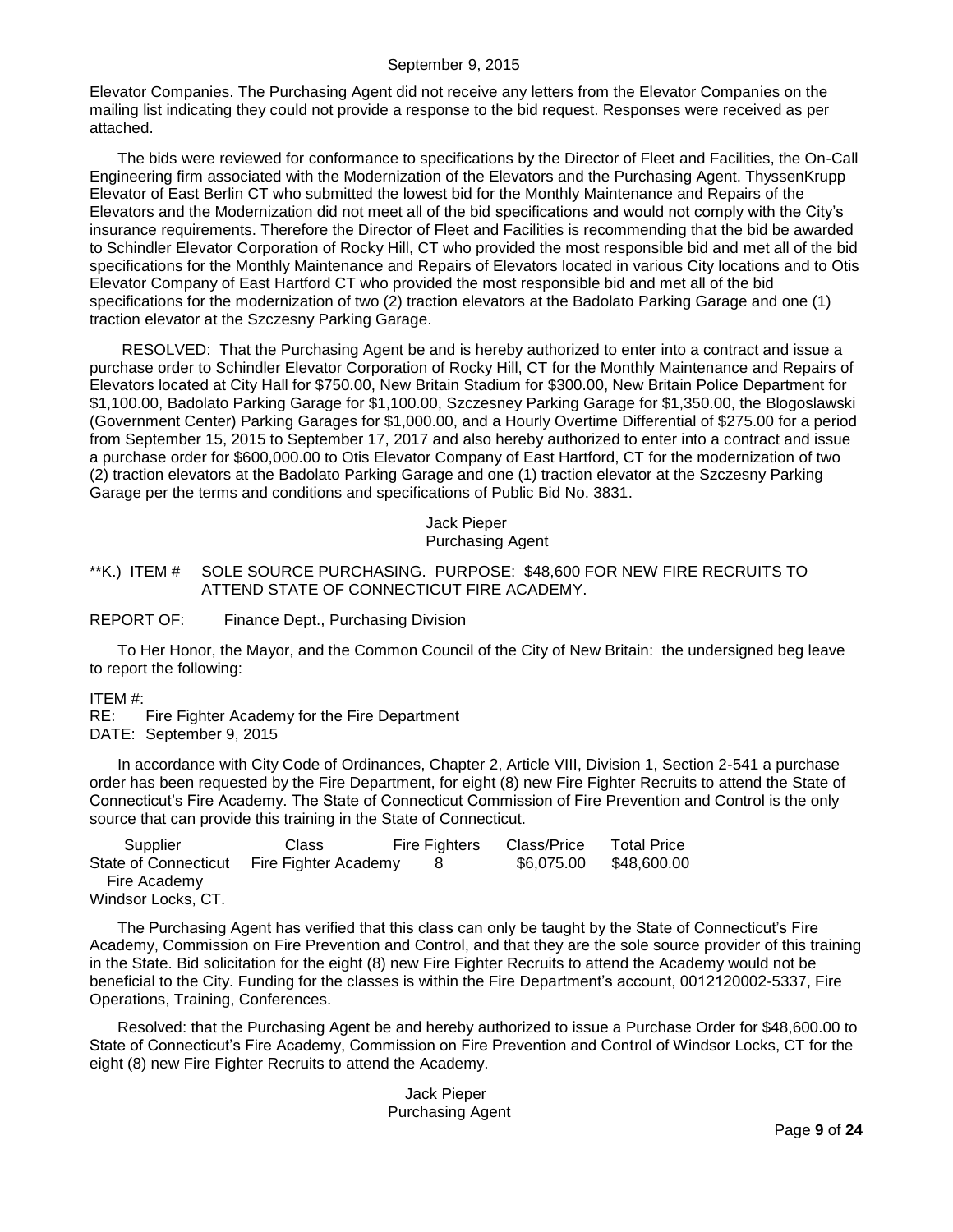<span id="page-9-0"></span>\*\*L.) ITEM # SOLE SOURCE PURCHASING. PURPOSE: PURCHASE OF DATA CENTER INFRASTRUCTURE FROM F3 TECHNOLOGY PARTNERS FOR \$133,514.31 FOR THE INFORMATION TECHNOLOGIES DEPARTMENT.

### REPORT OF: Finance Dept., Purchasing Division

To Her Honor, the Mayor, and the Common Council of the City of New Britain: the undersigned beg leave to report the following:

ITEM #:

RE: Upgrade to Production Data Center Infrastructure for the Information Technologies Department DATE: September 9, 2015

In accordance with City Code of Ordinances, Chapter 2, Article VIII, Division 1, Section 2-531 a purchase order was requested by the Information Technologies Department for the purchase of Hardware to provide the city with Processing, Storage and Networking necessary to maintain a fully functional and productive Data Center.

| <b>SUPPLIER</b>                      | SERVICE / PRODUCT                                                                          | QTY | <b>UNIT PRICE</b> | <b>TOTAL</b> |
|--------------------------------------|--------------------------------------------------------------------------------------------|-----|-------------------|--------------|
| F3 Technologies<br>West Hartford, CT | Cisco UCS C220 M3 Servers<br>2 x 2.00 GHz E5-2640 Processors 156GB<br><b>System Memory</b> | 3   | \$13,249.12       | \$39,747.37  |
|                                      | Netapp FAS2554 Storage Array<br>4 x 200GB SSD<br>20 x 2TB SATA HD<br>24 x 900GB SAS        | 2   | \$31,983.36       | \$63,966.72  |
|                                      | Cisco Nexus 3524 Switch, 24 10GB Ports                                                     | 2   | \$9,392.08        | \$18,784.16  |
|                                      | WMware vSphere 1 Processor Standard<br>License                                             | 3   | \$915.40          | \$2,746.20   |
|                                      | <b>VMWare Support Subscription, Standard 1</b><br>Year, 1 Processor                        | 3   | \$256.62          | \$769.86     |
|                                      | Professional Services, Installation and<br>Migration                                       |     | \$7,500.00        | \$7,500.00   |
|                                      |                                                                                            |     |                   |              |

```
Total Cost $133,514.31
```
The Information Technology Department has requested the purchase of a full virtual infrastructure and storage refresh utilizing a FlexPod consisting of Cisco server and network components and NetApp storage. A NetApp FAS2554 array and a multi-node VMware vSphere cluster will provide the system to the updated infrastructure with a Cisco network foundation. This upgrade ensures five (5) years of a continuous trouble free computing environment for all City Departments and their employees.

NetApp and Cisco have been innovative collaborators since 2003. They have jointly developed the FlexPod Express, an infrastructure solution that simplifies the deployment of server, storage, and network resources for expanding small and midsize organizations. FlexPod Express is a pretested, low-cost solution that is integrated and delivered by F3, their joint channel partner. It offers City of New Britain an efficient way to increase resource utilization in a virtualized environment. NetApp high-availability storage systems have no single point of failure. Each system contains dual controllers (active-active), and each controller has multiple independent paths to all disks. The active-active controller configuration means that if one controller fails, its partner assumes its identity and workload. Additionally, each controller and disk shelf has dual, hot-swappable power and cooling. Controllers, disks, power supplies, and fans can be nondisruptively swapped.

F3 Partners has been chosen after the Information Technologies Department did their due diligence researching based on requirements, storage, processing needs, and overall function and performance of their solution.

FlexPod has a single SKU and is price locked to a single reseller creating only one channel for purchase, therefore bid solicitation for the purchase of this hardware would not be possible. Funding for this purchase is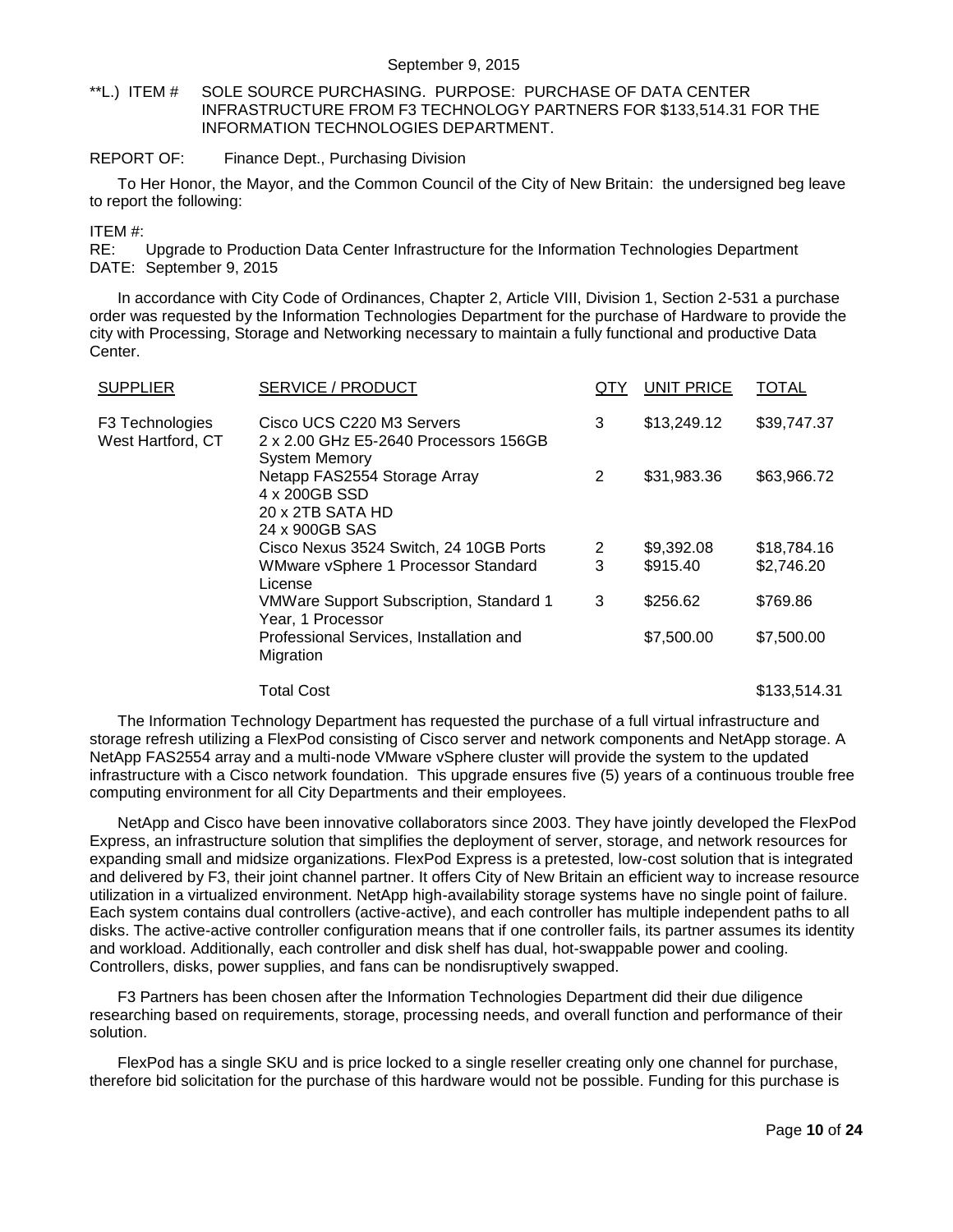available in the Information Technologies Department's Capital Equipment, Account Number 0040700614- 57034, Data Infrastructure Improvement.

RESOLVED: The Purchasing Agent is hereby authorized to issue a purchase order for \$133,514.31 to F3 Technology Partners, Inc of West Hartford, CT for the purchase of the necessary Data Center Infrastructure for the New Britain Information Technologies Department.

### Jack Pieper Purchasing Agent

### <span id="page-10-0"></span>\*\*M.) ITEM # COOPERATIVE PURCHASING. PURPOSE: PURCHASE OF BITUMINOUS MATERIALS AND SERVICES FOR MILLING AND PAVING OF VARIOUS CITY STREETS.

REPORT OF: Finance Dept., Purchasing Division

To Her Honor, the Mayor, and the Common Council of the City of New Britain: the undersigned beg leave to report the following:

ITEM #:

RE: Cooperative Purchasing of Services for Milling and Paving of Various City Streets for the Public Works **Department** 

DATE: September 9, 2015

In accordance with City Code of Ordinances, Chapter 2, Article VIII, Division 1, Section 2-538 (a) and (b), purchase orders were requested by the Public Works Department for the following under the State of Connecticut's Cooperative Purchasing Plan:

| Supplier                                         | Item                                                             | Price          |
|--------------------------------------------------|------------------------------------------------------------------|----------------|
| Garrity Asphalt Reclaiming Inc<br>Bloomfield, CT | Milling of Bituminous Concrete                                   | \$167,681.33   |
| Tilcon Connecticut, Inc.<br>New Britain, CT      | <b>Bituminous Concrete Materials and</b><br>Installation of them | \$1,000,702.00 |
|                                                  | Total Price                                                      | \$1,168,383.33 |

The Public Works Department has requested the purchase of services for the Milling and Paving of various city streets utilizing the State of Connecticut's Contract Awards #14PSX0218 for the Milling of Bituminous Concrete on various city streets and #14PSX0309 for Bituminous Concrete Materials and the installation of them. Garrity Asphalt Reclaiming Inc has provided the Milling of Bituminous Concrete and Tilcon Connecticut, Inc has provided the Bituminous Concrete Material and the installation of it in the past to the City under the State of Connecticut's Cooperative Purchasing Plans. Funding for these purchases are within the following Public Works Department's account numbers, 2131500114-52080, LOCIP FY 2014 Street Rehabilitation for \$86,274.18, 2131500115-52080,LOCIP FY 2015 Street Rehabilitation for \$224,088.00, 2131500116- 52080,LOCIP FY 2016 Street Rehabilitation for \$856,377.00 and 0082950302-5454,Street Infrastructure Bond for \$1,644.15 for a total of \$1,168,383.33

RESOLVED: That the Purchasing Agent is hereby authorized to issue a purchase order for \$167,681.33 to Garrity Asphalt Reclaiming, Inc. of Bloomfield, CT for the Milling of Bituminous Concrete of various city streets utilizing the State of Connecticut's Cooperative Purchasing Plan, Contract Award #14PSX0218 and to issue a purchase order for \$1,000,702.00 to Tilcon Connecticut, Inc. of New Britain, CT for the purchase of Bituminous Concrete Materials and Installation of them onto various city streets utilizing the State of Connecticut's Cooperative Purchasing Plan 14PSX0309.

> Jack Pieper Purchasing Agent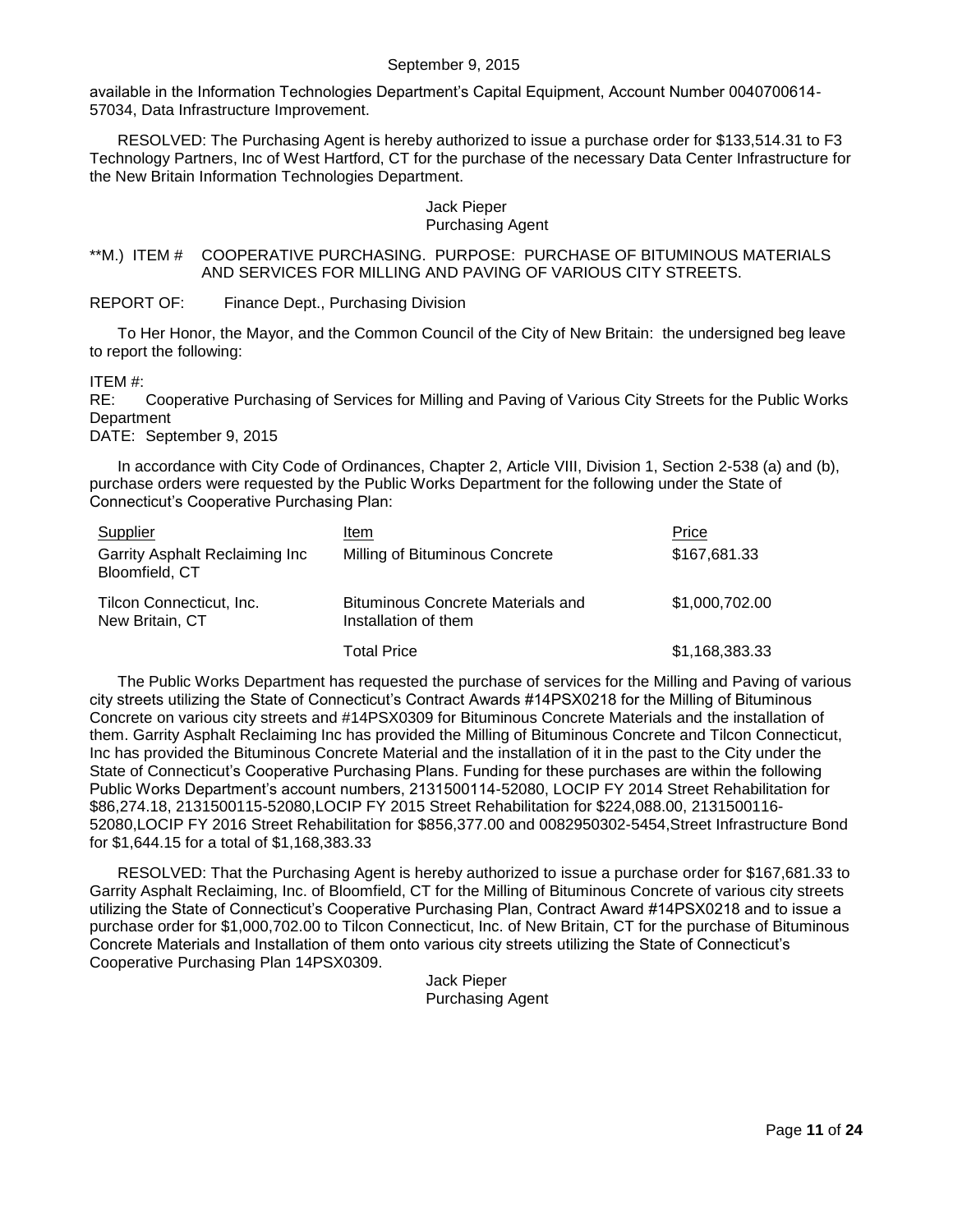# **PUBLIC WORKS DEPARTMENT**

- <span id="page-11-0"></span>\*\*N.) 33193 RECOMMENDATION FOR PETITION 33193. PURPOSE: LAND PARCEL EXCHANGES RELATED TO STREET REALIGNMENTS IN THE CORBIN HEIGHTS REDEVELOPMENT PROJECT.
- REPORT OF: Department of Public Works

To Her Honor, the Mayor, and the Common Council of the City of New Britain: the undersigned beg leave to report the following:

#### ITEM #:33193

RE: Road Re-alignments and Discontinuances for Corbin Heights Redevelopment Project

The Board of Public Works met on Monday, August 31, 2015 and reviewed Petition 33193 and recommends the adoption of road re-alignments and discontinuances at the intersection of Dean Drive and Walker Road, the re-alignment and discontinuance of land on Walker Road, and any other actions necessary to effectuate the transfer of the properties herein described on the referenced maps. Reference is made to maps entitled "IMPROVEMENT LOCATION SURVEY SHOWING LAND TO BE DEED TO/FROM THE TOWN OF NEW BRITAIN TO/FROM CORBIN PINNACLE LLC AT THE INTERSECTION OF DEAN DRIVE & WALKER ROAD NEW BRITAIN, CONNECTICUT SCALE 1"=20' MARCH 2, 2015 FLYNN & CYR LAND SURVEYING LLC" and "IMPROVEMENT LOCATION SURVEY SHOWING LAND TO BE DEED TO/FROM THE TOWN OF NEW BRITAIN TO/FROM CORBIN PINNACLE LLC WALKER ROAD NEW BRITAIN CONNECTICUT SCALE 1"=20' MARCH 2, 2015".

### Mark E. Moriarty, Director Public Works

<span id="page-11-1"></span>\*\*O.) ITEM # SUBWAY RENTAL CHARGES: JANUARY, 2016 TO DECEMBER, 2016. PURPOSE: ASSESSABLE AT RATE OF \$1.96 PER LINEAR FOOT, PER ANNUM, PAYABLE SEMI-ANNUALLY ON FIRST DAY OF JULY, 2016 AND FIRST DAY OF JANUARY, 2017.

REPORT OF: Department of Public Works

To Her Honor, the Mayor, and the Common Council of the City of New Britain: the undersigned beg leave to report the following:

#### ITEM #:

RE: Subway Rental Charges: January, 2016 to December, 2016

On August 31, 2015 the Board of Public Works held a required Public Hearing on the 2016 Subway Rental Charges.

Operating Expenses for the maintenance and extension of the Subway Conduit System requires an income of \$71,989 during 2016 to be obtained from the rental of occupied underground conduit.

Resolved by the Common Council of the City of New Britain, Connecticut that Subway Rental Charges for the year January 1, 2016 to December 31, 2016 be assessable at the rate of \$1.96 per linear foot, per annum, payable semi-annually on the first day of July, 2016 and the first day of January, 2017.

Mark E. Moriarty Director, Public Works

# **REPORTS RETURNED FROM COMMITTEE**

## **STANDING CLAIMS SUBCOMMITTEE**

<span id="page-11-2"></span>\*\*P.) ITEM # CLAIMS SUBCOMMITTEE. PURPOSE: SETTLEMENT OF CLAIMS.

#### REPORT OF: STANDING CLAIMS SUBCOMMITTEE

To Her Honor, the Mayor, and the Common Council of the City of New Britain: the undersigned beg leave to report the following:

ITEM #:

RE: Standing Claims Subcommittee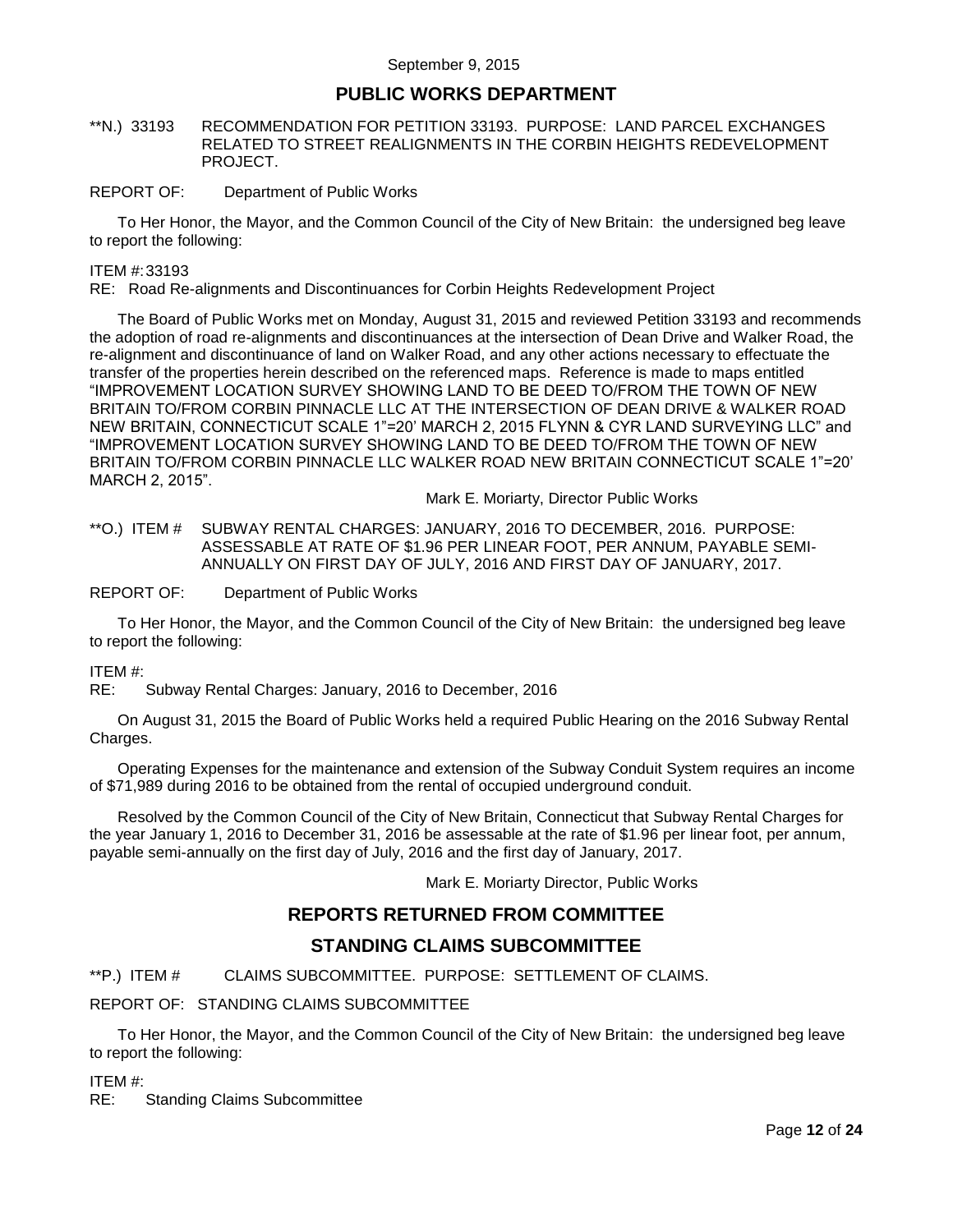The Standing Claims Subcommittee of the Committee on Administration, Finance and Law at a special meeting held on Wednesday evening, September 2, 2015, at 6:30 PM in Room 201, City Hall, having held public hearings and made investigations of said claims, respectfully begs leave to recommend the following:

RESOLVED; that the sum of \$850.00 be paid to Leszek Gawecki of 634 East Street, New Britain, Conn., in full settlement of his claim of property damage sustained as a result of a pothole on June 3, 2015.

RESOLVED; that the sum of \$265.73 be paid to Grace Wojtusiak of 287 Reservoir Road, Newington, Conn., in full settlement of her claim of property damage sustained as a result of a pothole on February 27, 2015.

> Alderman Robert Smedley Acting Chair

## **COMMITTEE ON LICENSES**

<span id="page-12-0"></span>\*\*Q.) 33185 RECOMMENDATION FOR RESOLUTION 33206. PURPOSE: LICENSE TO BE ISSUED FOR PURPOSE OF CONDUCTING AN OKTOBERFEST.

### REPORT OF: COMMITTEE ON LICENSES

To Her Honor, the Mayor, and the Common Council of the City of New Britain: the undersigned beg leave to report the following:

ITEM #:33206

RE: St. Peter's Church Oktoberfest

The Committee on Licenses, held a meeting on Wednesday, September 9, 2015, at 6:30 pm in the Council Chambers, voted to adopt and refer back to the Common Council with a favorable recommendation the following:

RESOLVED; by the Common Council of the City of New Britain that the Mayor be and is hereby authorized to issue to St. Peter's Church, said licenses as may be issued under Chapter 5, Section 5-16 through 5-22, of the Code of Ordinances, for Saturday, September 26, 2015, for the purpose of conducting an annual Oktoberfest at 98 Franklin Square.

Alderman Adam Platosz, Chair

# **COMMITTEE ON PLANNING, ZONING AND HOUSING**

<span id="page-12-1"></span>\*\*R.) 33193 RECOMMENDATION FOR PETITION 33193. PURPOSE: LAND PARCEL EXCHANGES RELATED TO STREET REALIGNMENTS IN THE CORBIN HEIGHTS REDEVELOPMENT PROJECT.

# **RESOLUTIONS RETURNED FROM COMMITTEE**

<span id="page-12-2"></span>1.) 33185 ST. PETER'S CHURCH. PURPOSE: LICENSE TO BE ISSUED FOR PURPOSE OF CONDUCTING AN OKTOBERFEST. A. PLATOSZ

Item #33206 RE: St. Peter's Church Oktoberfest

To Her Honor, the Mayor, and the Common Council of the City of New Britain: the undersigned beg leave to recommend the adoption of the following:

RESOLVED; by the Common Council of the City of New Britain that the Mayor be and is hereby authorized to issue to St. Peter's Church, said licenses as may be issued under Chapter 5, Section 5-16 through 5-22, of the Code of Ordinances, for Saturday, September 26, 2015, for the purpose of conducting an annual Oktoberfest at 98 Franklin Square.

Alderman Adam Platosz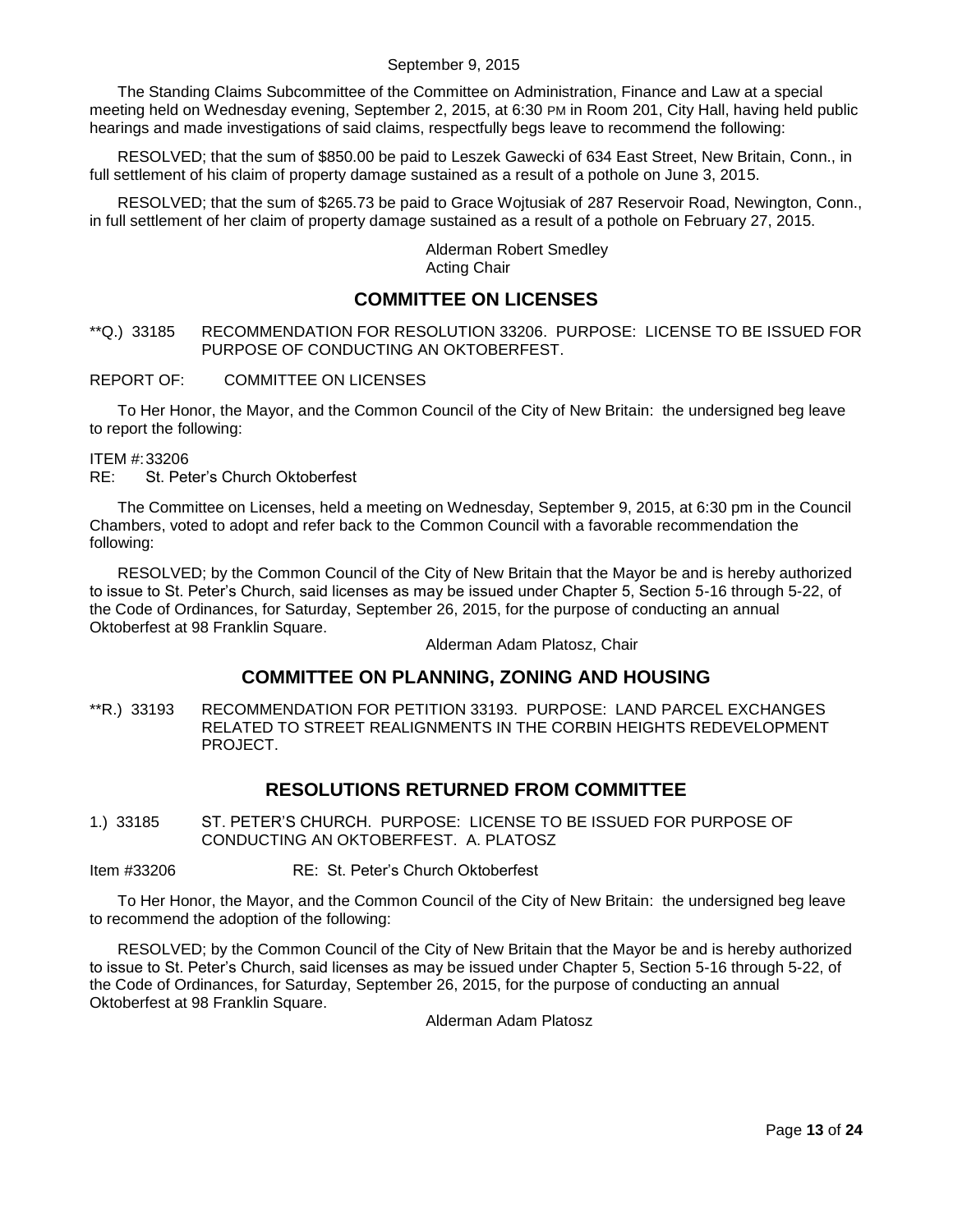# **NEW RESOLUTIONS**

### <span id="page-13-0"></span>2.) ITEM # PATRIOT DAY AND NATIONAL DAY OF SERVICE AND REMEMBERANCE 2015. S. BIELINSKI, T. COLLINS

#### Item # RE: Patriot Day and National Day of Service and Remembrance 2015

To Her Honor, the Mayor, and the Common Council of the City of New Britain: the undersigned beg leave to recommend the adoption of the following:

WHEREAS, most Americans and individuals around the world will never forget the tragic events that took place on September 11, 2001, which shook the core of our great nation, and

WHEREAS, during these events the people of this mighty nation joined together to help lift each other up to overcome this Country's greatest threat and manifested to the world that manmade disaster and tragedy would not constrain the will of the American people, and

WHEREAS, through our darkest moments, the lives of many were unjustly taken; however, our resolution to survive, love and flourish was not diminished, strengthening the foundation of what America was built upon, forever uniting the American people, and

WHEREAS, as we come together to mourn all that was lost on September 11<sup>th</sup>, we honor the memory of all those who selflessly gave, some paying with their lives, to fight such great terror and pay tribute to the roll they played in strengthening this tenacious nation, and

NOW, THEREFORE, BE IT RESOLVED, that the Mayor and the Common Council of the City of New Britain recognize September 11, 2015 as Patriot Day and National Day of Service and Remembrance, as a reminder of all that was lost, gratitude for the many sacrifices made, and to proclaim that the unyielding strength of the United States of America cannot be destroyed by any evil act inflicted on its people, and

BE IT FURTHER RESOLVED, that the Mayor and the Common Council of the City of New Britain encourage all to show support for this day of remembrance by exhibiting the flag of our great nation, the American flag, outside our homes, our businesses and our municipal buildings at half-staff in honor of the many sacrifices of that historic day and join together to remember this event, honor all involved, comfort those who need comforting and show love where there is a deficiency.

> Alderwoman Suzanne Bielinski Alderwoman Tonilynn Collins

<span id="page-13-1"></span>3.) ITEM # LEAD POISONING AND PREVENTION. PURPOSE: RECEIPT OF ADDITIONAL FUNDING OF \$33,244 FROM THE STATE OF CONNECITCUT DEPARTMENT OF PUBLIC HEALTH. A. PLATOSZ

Item # RE: Health and Building Services Departments

To Her Honor, the Mayor, and the Common Council of the City of New Britain: the undersigned beg leave to recommend the adoption of the following:

Program Objective: To accommodate changes to the CT General Statutes related to lead poisoning and prevention that went into effect on January 1, 2009. In response, the Legislature made changes to Public Act 07-02 that include allocated funds for use by local health departments to assist in responding to an anticipated increase in case numbers and to support new lead activities. The new lead activities will include: referrals to medical providers for blood lead screening of children who are at risk for lead, environmental health casemanagement services for such children, and education for parents of these children.

Local Program Operation Department: Health, under the supervision of the Director.

Resolution Purpose: To approve the receipt of additional funding from the State of Connecticut Department of Public Health through this subcontract with the New Britain Health Department.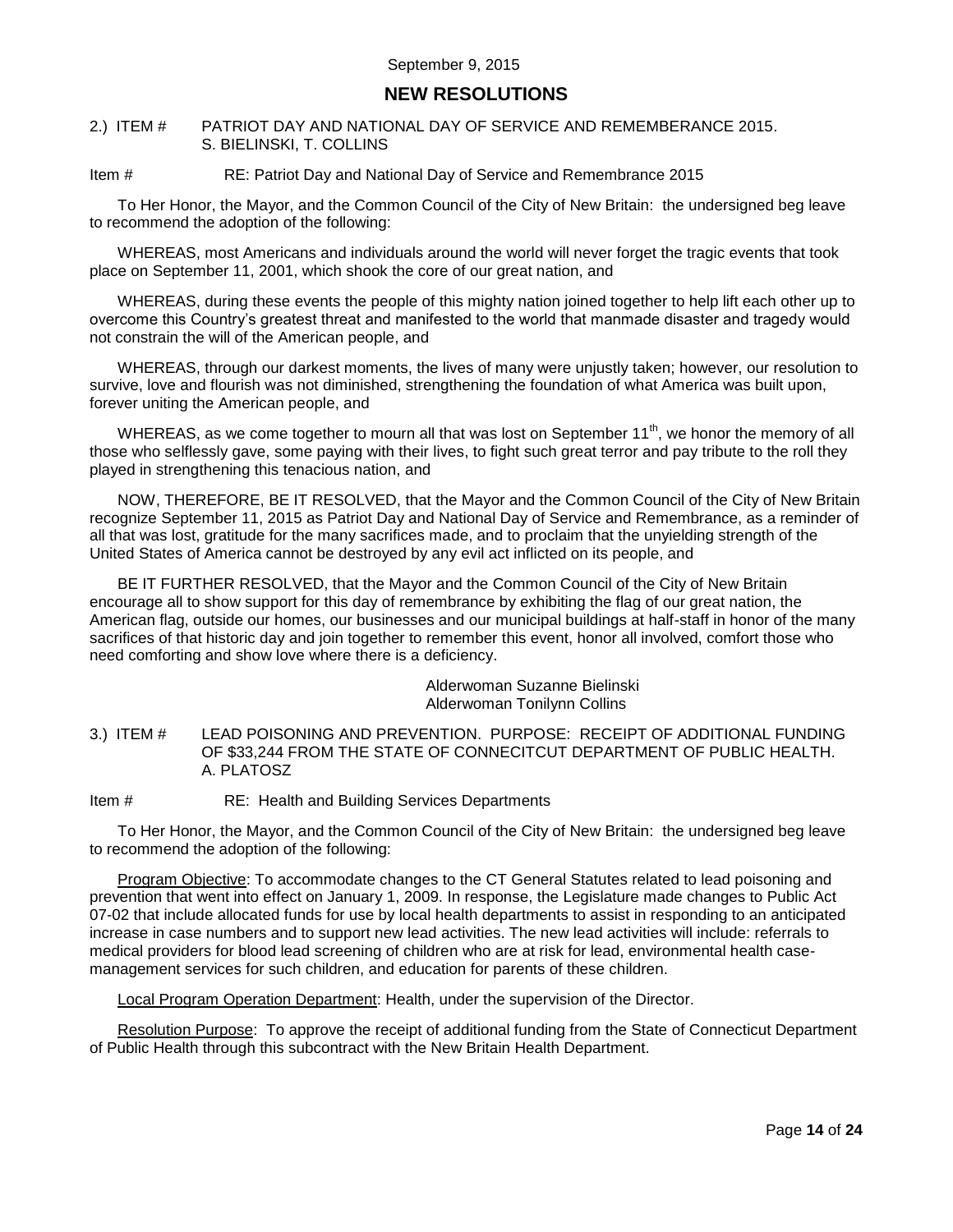WHEREAS; the State Department of Public Health, through this subcontract, has notified the City that funding in the amount of \$33,244 has been awarded to the New Britain Health Department for fiscal year 7/1/15 through 6/30/16.

WHEREAS; the New Britain Health Department will utilize these funds to monitor blood lead screening of children who are at risk for lead poisoning and provide public health case-management services for such children and education to parents of such children, THEREFORE BE IT,

THEREFORE BE IT RESOLVED, that The Mayor be authorized to sign the contract agreement for this program. And

RESOLVED, that the amount of \$33,244 be appropriated into the Health Per Capita Fund, Lead Poisoning Prevention and Control Program as follows:

| Revenue:       |                                |              |
|----------------|--------------------------------|--------------|
| 287522165-4222 | State of CT - CADH             | \$33,244     |
|                |                                |              |
| Expenditures:  |                                |              |
| 287522165-5121 | <b>Full-Time Salaries</b>      | \$25,296     |
| 287522165-5231 | Medicare                       | 396<br>S.    |
| 287522165-5337 | Training                       | 3,000<br>\$. |
| 287522165-5657 | Programs/Educational Materials | \$<br>552    |
| 287522165-5611 | <b>Office Supplies</b>         | \$.<br>500   |
| 287522165-5331 | Contractual                    | \$2,500      |
| 287522165-5652 | <b>Promotional Supplies</b>    | \$1,000      |
|                | <b>Total Expenditures</b>      | \$33,244     |

### Alderman Adam Platosz

<span id="page-14-0"></span>4.) ITEM # BIOTERRORISM/EMERGENCY PREPAREDNESS PLANNING PROGRAM. PURPOSE: RECEIPT OF GRANT FUNDING OF \$53,044 FROM THE STATE OF CONNECTICUT DEPARTMENT OF PUBLIC HEALTH. A. PLATOSZ

Item # RE: Health and Building Services Department

To Her Honor, the Mayor, and the Common Council of the City of New Britain: the undersigned beg leave to recommend the adoption of the following:

Program Objective: to upgrade New Britain's preparedness for response to Bioterrorism (BT), other outbreaks of infectious disease and other public health emergencies. To have the infrastructure in place to perform mass vaccinations/dispensing for the entire population of the city. To prevent or minimize the effects of a public health emergency on the people of the City of New Britain.

Local Program Operation Department: Health, under the supervision of the Director.

Resolution Purpose: To approve the receipt of additional grant funding from the State of Connecticut for period 7/1/15 through 06/30/16

WHEREAS; the State Department of Public Health has notified the City that l funding has been awarded in the amount of \$53,044 for the period 7/1/15 through 6/30/16. THEREFORE, BE IT

RESOLVED, that The Mayor is authorized to sign any necessary and appropriate agreements in order to secure the use of such funds for said program. This approval may be so indicated by the Town Clerk signing and attesting to this resolution; and BE IT FURTHER

RESOLVED, that the amount of \$53,044 be appropriated into Special Revenue Fund #245, Bioterrorism Planning Program as follows:

| <b>Public Health Preparedness (</b> |                  |                  |
|-------------------------------------|------------------|------------------|
| Revenue:                            |                  |                  |
| 245522142-4222                      | State of CT - BT | 53.044<br>௱<br>Œ |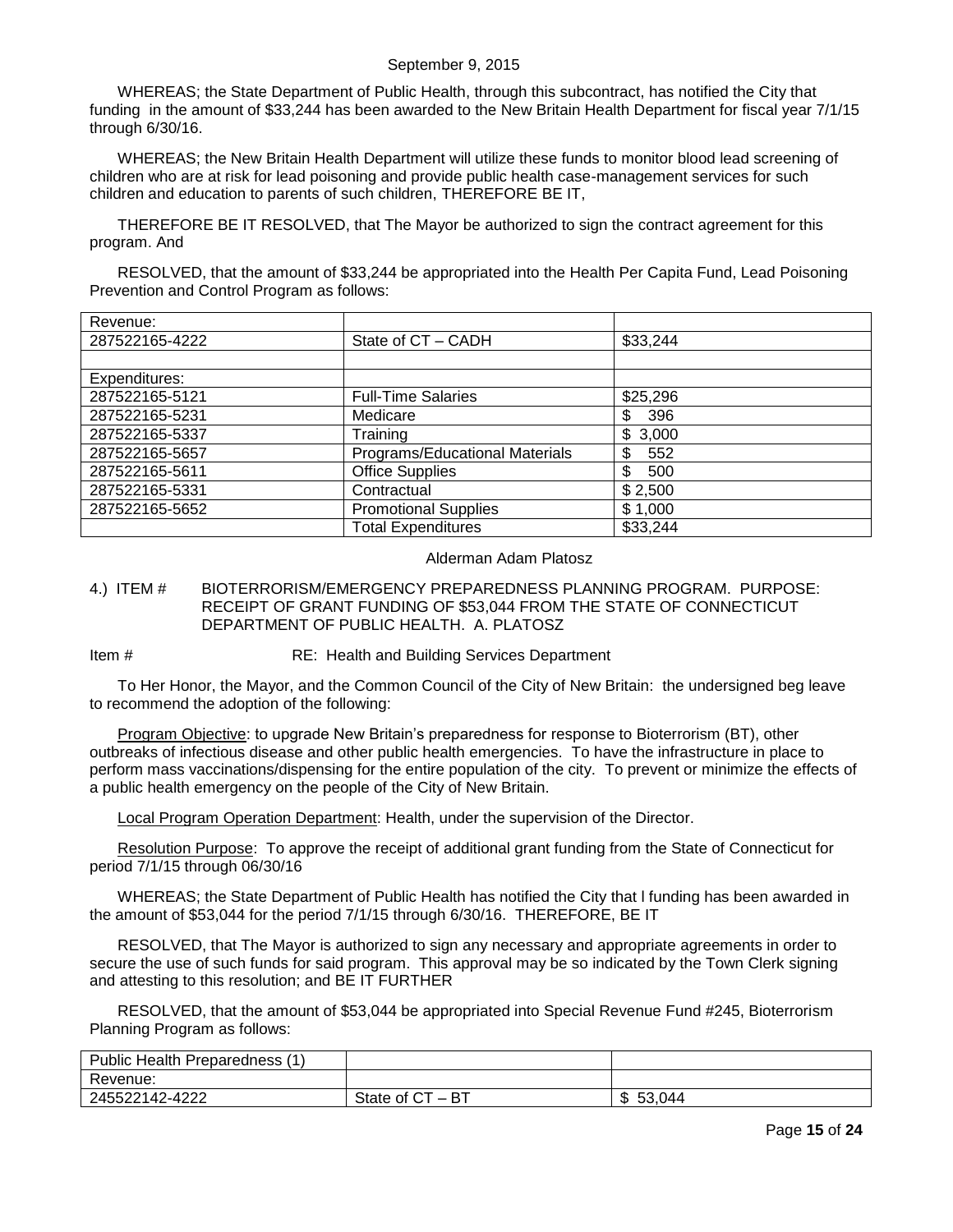| Expenditures:  |                                           |              |
|----------------|-------------------------------------------|--------------|
| 245522142-5121 | <b>Full Time Salaries</b>                 | \$13,904     |
| 245522142-5876 | Administration                            | 500          |
| 245522142-5611 | <b>Office Supplies</b>                    | 1,000        |
| 245522142-5337 | <b>Training &amp; Education /Drills</b>   | 500          |
| 245522142-5331 | <b>Professional Services</b>              | 36,140<br>S. |
| 245522142-5659 | <b>Operating Materials &amp; Supplies</b> | 1,000        |
|                | <b>Total Expenditures</b>                 | \$53,044     |

### Alderman Adam Platosz

## <span id="page-15-0"></span>5.) ITEM # BUDGET APPROPRIATIONS. PURPOSE: GRANT FUNDING OF \$156,242 FROM THE STATE OF CONNECTICUT – HEALTH PER CAPITA. A. PLATOSZ

Item # RE: Health and Building Services Department

To Her Honor, the Mayor, and the Common Council of the City of New Britain: the undersigned beg leave to recommend the adoption of the following:

The City of New Britain Health Department routinely receives state funding which must be utilized to augment local appropriations provided for public health purposes. These funds are appropriated in the City's special revenue account structure under the Health Per Capita allocation.

Local Program Operation Department: Health Department, under the supervision of the director.

Resolution Purpose: To formally accept and appropriate funding from the State of Connecticut within the City's Health Per Capita special revenue fund account structure.

WHEREAS, the City has been allocated new funding for the period of July 1, 2015 through June 30, 2016 in the amount of \$81,691 and

WHEREAS, under the terms of the grant, the City is allowed to carryover unexhausted funds into the new fiscal year. At the end of fiscal year 2015, this amounted to \$74,551.

WHEREAS, also, under the terms of the agreement, the City is allowed to transfer monies between line items to further augment local appropriations as needed and

WHEREAS, the State of Connecticut has previously approved these line items transfers. THEREFORE BE IT,

RESOLVED, that the fund balance of \$156,242 from Fiscal Year 2015 be transferred into the Health Per Capita revenue and BE IT FURTHER

RESOLVED, that the entire amount of \$156,242 be appropriated within the City's special revenue account structure as follows:

Revenue:

| 287522150-4222       | Revenue - State of CT           | \$81,691     |
|----------------------|---------------------------------|--------------|
| 287522150-4571       | Revenue - Fund Balance          | \$74,551     |
| <b>Total Revenue</b> |                                 | \$156,242    |
| Expenditures:        |                                 |              |
| 287522150-5121       | <b>Full Time Clerical Staff</b> | \$44,671     |
| 287522150-5124       | Part Time Salaries *            | \$63,803     |
| 287522150-5122       | Overtime                        | 4,000<br>SS. |
| 287522150-5231       | <b>Fringe Benefits</b>          | \$16,565     |
| 287522150-5645       | <b>Books and Periodicals</b>    | \$1,000      |
| 287522150-5435       | Bldg., Rent and Utilities       | \$11,062     |
| 287522150-5740       | Equipment                       | \$<br>8,000  |
| 287522150-5527       | Malpractice Insurance           | \$<br>525    |
| 287522150-5652       | <b>Office Supplies</b>          | S<br>3.616   |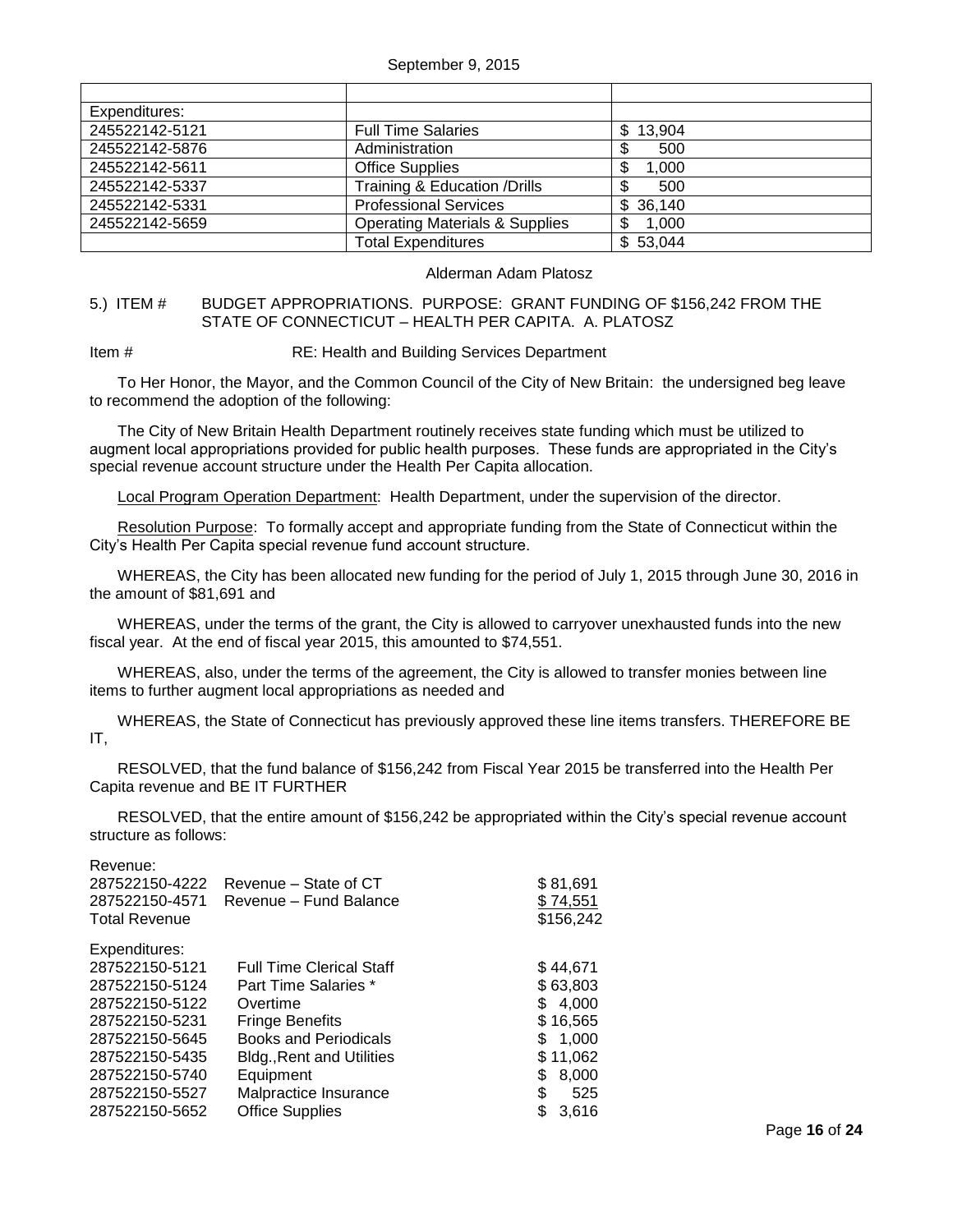| 287522150-5125            | Student Interns | \$3.000   |
|---------------------------|-----------------|-----------|
| <b>Total Expenditures</b> |                 | \$156,242 |

Notes:

\*Existing part time temporary positions funded through Health Per Capita Grant in previous years.

#### Alderman Adam Platosz

<span id="page-16-0"></span>6.) ITEM # OBESITY IN SCHOOL AGE CHILDREN. PURPOSE: RECEIPT OF FUNDING OF \$25,114 FROM THE STATE OF CONNECTICUT DEPARTMENT OF PUBLIC HEALTH. A. PLATOSZ

Item # **RE:** Health and Building Services Department

To Her Honor, the Mayor, and the Common Council of the City of New Britain: the undersigned beg leave to recommend the adoption of the following:

Program Objective: To assess the prevalence and demographics of obesity in school age children at preschool, kindergarten, 6<sup>th</sup> grade and 9<sup>th</sup> grade in the City of New Britain. Health Department nurses will extract data from existing Health Assessment forms.

Local Program Operation Department: Health, under the supervision of the Director.

Resolution Purpose: To approve the receipt of grant funding from the State of Connecticut for the grant period of October 1, 2015 – September 30, 2018 for the New Britain Health Department.

WHEREAS; the State of Connecticut Department of Public Health has granted the City of New Britain a total award in the amount of \$75,342 for the three year period \$25,114 per year.

WHEREAS; these funds are to be used by the New Britain Health Department to identify clients with healthassociated risk factors NOW THEREFORE BE IT

RESOLVED, that the Mayor, Erin Stewart, be authorized to sign any necessary and appropriate agreements in order to secure the use of such funds. BE IT FURTHER

RESOLVED, that the monies in the amount of \$25,114 be appropriated within a special revenue fund as follows:

REVENUE:

| 234522149-4222            | Revenue – St of CT           | \$25,114   |  |
|---------------------------|------------------------------|------------|--|
| EXPENDITURES:             |                              |            |  |
| 234522149-5124            | <b>Part Time Salaries</b>    | \$14,410   |  |
| 234522149-5231            | Medicare                     | 157        |  |
| 234522149-5611            | <b>Office Supplies</b>       | 547<br>\$. |  |
| 234522149-5331            | <b>Professional Services</b> | \$10,000   |  |
| <b>Total Expenditures</b> |                              | \$25,114   |  |

Alderman Adam Platosz

<span id="page-16-1"></span>7.) ITEM # BUDGET TRANSFER - LOCIP. PURPOSE: \$19,107 FOR DOG POUND ROOF RENOVATIONS. S. BIELINSKI, M. TRUEWORTHY

Item # RE: Budget Transfer - LOCIP \$19,107 Dog Pound Roof Renovations

To Her Honor, the Mayor, and the Common Council of the City of New Britain: the undersigned beg leave to recommend the adoption of the following:

Resolution Purpose: To transfer monies from an existing LOCIP account to create a new LOCIP project. The Dog Pound roof currently overhangs the outside kennels and during the winter months ice damming creates unsafe conditions for people and animals alike.

WHEREAS, the Dog Pound roof needs to be modified to create a safer environment for all its inhabitants, AND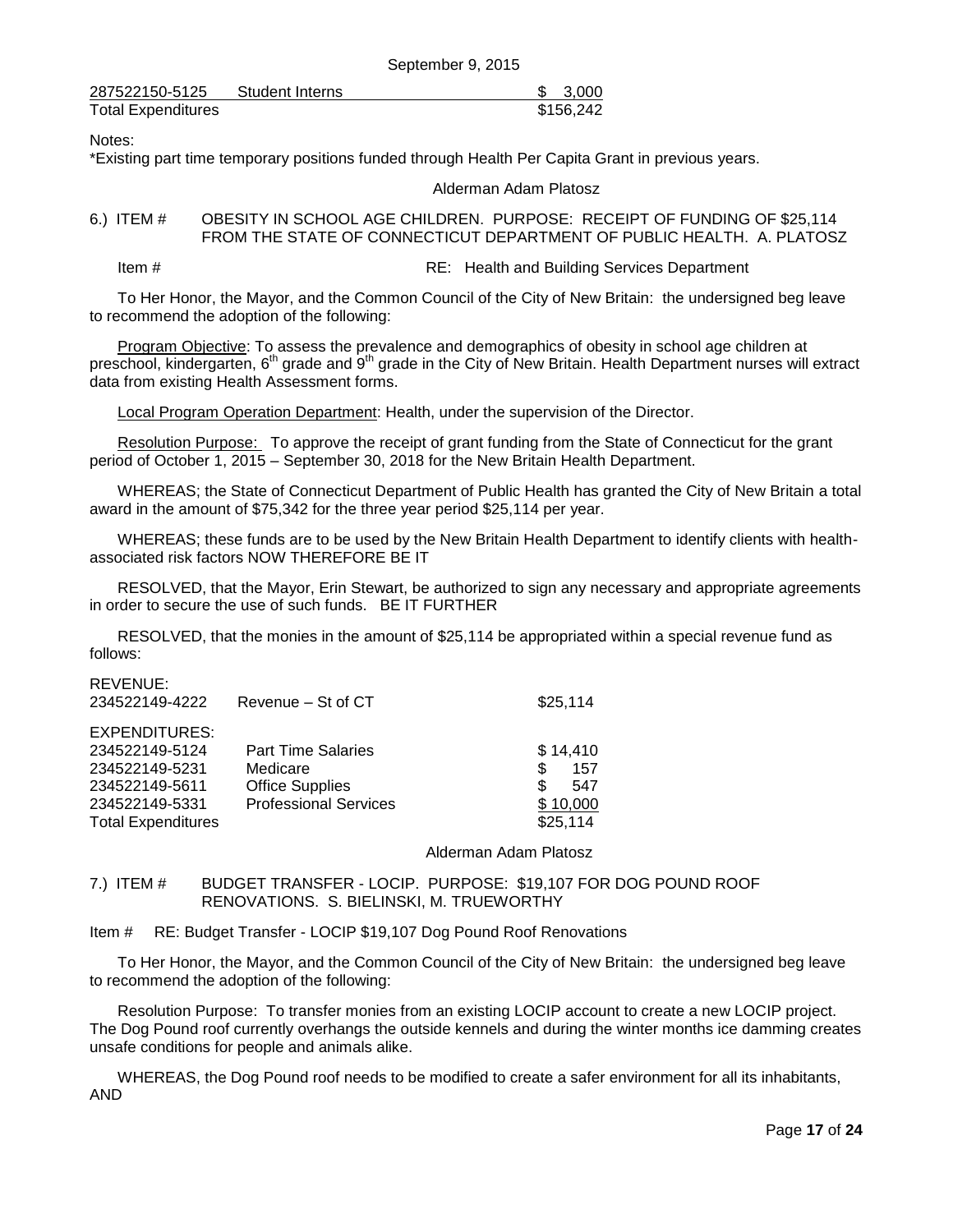WHEREAS, LOCIP account number 2131600109-52030 Dog Pound Renovations has been fully spent but roof renovations are still needed, AND

WHEREAS, LOCIP account number 2131600109-52048 City Hall Renovations Security has \$19,107 in unspent funds available, AND

WHEREAS, this funding can be used to cover the anticipated costs of a new LOCIP project Dog Pound Roof Renovations, AND

THEREFORE, BE IT RESOLVED, that the State of CT reduce the funding for City Hall Renovations Security by \$19,107 and create a new project for the Dog Pound Roof Renovations in the sum of \$19,107, and in conjunction the Finance Department, perform the following LOCIP transfers:

| From:<br>2131600109-52048 City Hall Renovations Security | \$19.107 |
|----------------------------------------------------------|----------|
| To:<br>2131600116-52089 Dog Pound Roof Renovations       | \$19.107 |

AND BE IT FURTHER RESOLVED, that the City of New Britain authorizes the Mayor and Finance Department to request the proper approvals from the State of Connecticut for the LOCIP Project to ensure the project is eligible for LOCIP reimbursement.

> Alderwoman Suzanne Bielinski Alderman Michael Trueworthy

<span id="page-17-0"></span>8.) ITEM # SEWER FUND BUDGET AMENDMENT. PURPOSE: \$100,000 FOR TRUCK MOUNT HIGH PRESSURE SEWER CLEANER FOR THE PUBLIC WORKS DEPARTMENT. C. CARLOZZI, JR., E. MAGNUSZEWSKI, D. NAPLES, E. SANCHEZ

Item # RE: Budget Amendment – Public Works Utilities Sewer - \$100,000

To Her Honor, the Mayor, and the Common Council of the City of New Britain: the undersigned beg leave to recommend the adoption of the following:

WHEREAS, the Sewer Fund is a Special Revenue Fund of the City of New Britain; and,

WHEREAS, the fiscal year 2015 Sewer Fund (Fund 208) results from operations concluded with a surplus; and

WHEREAS, a reserve of monies were recognized and allocated within fund balance; and,

WHEREAS, the Public Works Utilities Division needs a truck mounted high pressure sewer cleaner to make our operations more efficient; therefore be it,

RESOLVED, that the Sewer Fund budget be amended as follows:

|                                                            | Sewer Operating Fund (208)                                                                                                                         |         |  |
|------------------------------------------------------------|----------------------------------------------------------------------------------------------------------------------------------------------------|---------|--|
| Increase Revenue<br>208315101-4571<br>Increase Expenditure | Revenue - Fund Balance                                                                                                                             | 100,000 |  |
| 208315101-5740                                             | Other Misc. Equip.                                                                                                                                 | 100,000 |  |
|                                                            | Alderman Carlo Carlozzi, Jr.,<br>Alderwoman Eva Magnuszewski<br>Alderman Don Naples<br>Alderman Emmanuel Sanchez<br><b>Common Council Liaisons</b> |         |  |

Public Works Department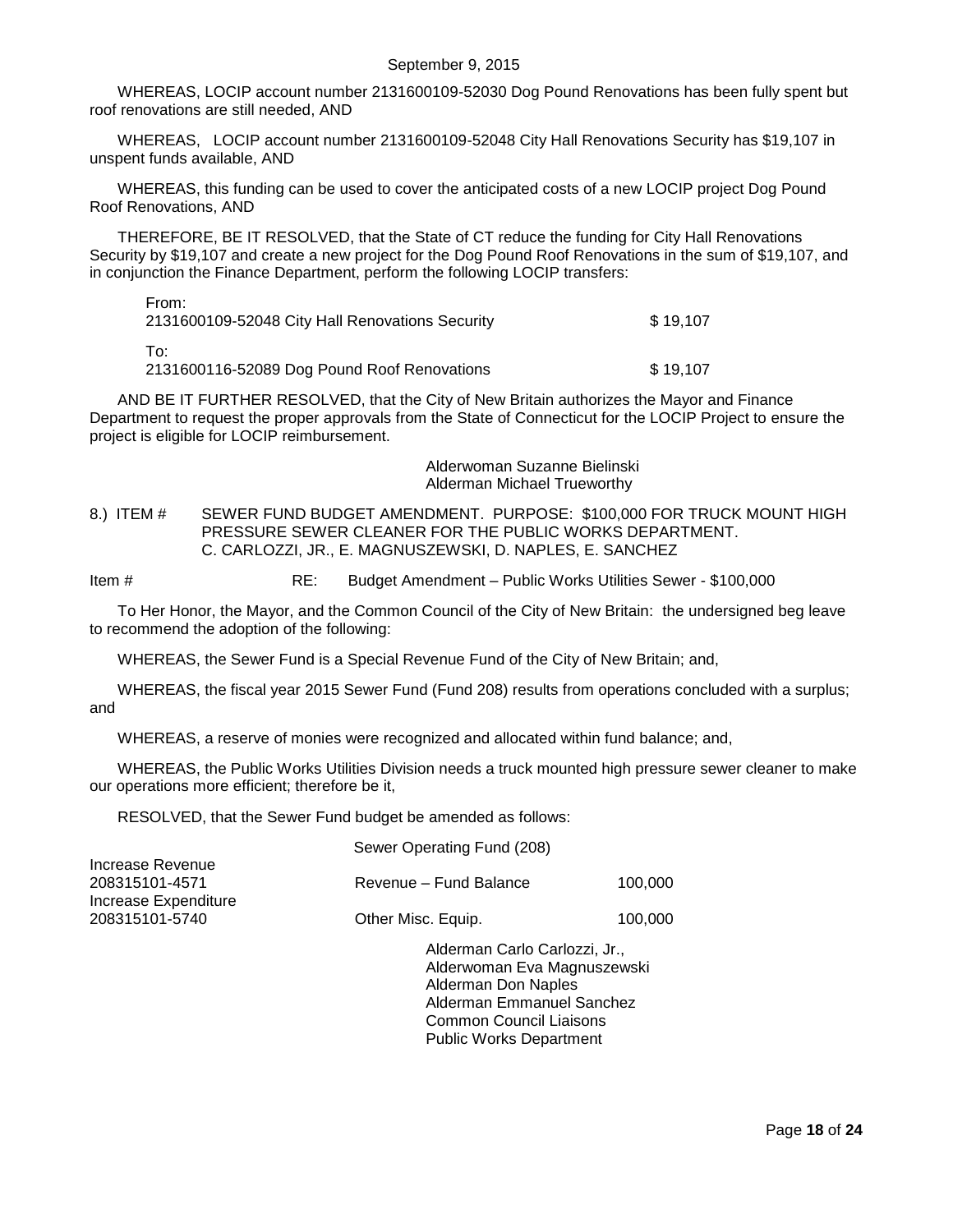<span id="page-18-0"></span>9.) ITEM # EVERY KID COUNTS AFTER SCHOOL PROGRAM. PURPOSE: STATE DEPARTMENT OF EDUCATION AFTER SCHOOL GRANTS AND A HUD GRANT FOR \$375,562 FOR ELEMENTARY AFTER SCHOOL PROGRAM. S. BLACK, D. DEFRONZO, J. GIANTONIO, E. MAGNUSZEWSKI, D. SALERNO

#### Item # RE: Every Kid Counts After School Program

To Her Honor, the Mayor, and the Common Council of the City of New Britain: the undersigned beg leave to recommend the adoption of the following:

Program Objective: The Parks and Recreation Department will provide comprehensive after school programming at seven elementary school sites: Chamberlain Elementary, Gaffney Elementary School, Jefferson Elementary School, Lincoln Elementary, Northend Elementary, Smith Elementary, and Smalley Academy. Students in grades three through five are targeted to attend the after school program from 3:35 to 5:45 p.m. The three major components of the after school program are academic enrichment, recreation and wellness, and family involvement.

Initial Year of Grant Funding: July 1, 2015.

Local Program Operation Department: Parks, Recreation and Community Services Department.

Resolution Purpose: The Recreation Division is requesting approval of two (2) State Department of Education, After School Grants and a HUD grant in the total amount of \$375,562. This is year one of a two-year After School Grant and the Recreation Division is respectfully requesting that the Finance Department set up expenditures and revenue accounts per resolution below.

WHEREAS, the City, through its Recreation Division, will be receiving two State Department of Education, After School Grants for elementary after school programs for a two year grant period, this being the first year. The total funding over two years is \$693,124. Funding has been granted for these programs that will provide services such as recreational and wellness activities, homework help, and enrichment activities to City youth in an after-school environment, and

WHEREAS, the State Department of Education, After School Grant monies will pay for personnel and administrative costs associated with the proposed programming strategy for the period of July 1, 2015, through June 30, 2016, and

WHEREAS, the Recreation division also received a HUD grant from the Department of Municipal Development to provide an after school program at Lincoln Elementary School. The Recreation division is requesting approval of this grant in the amount of \$29,000, therefore, be it

RESOLVED, that the total amount of \$375,562 be appropriated in the City's special revenue fund account structure in accordance with the requirements of the grantor agency. The account number has been established by the Finance Director, then it be further

RESOLVED, that the Finance Department is authorized to enter into agreement with required consultants specified by the State of Connecticut, Department of Education for evaluation, computerization, and training sessions, fully funded by the grant money, then it be further

RESOLVED, that the Common Council authorizes Mayor Erin E. Stewart to sign appropriate documents required for this grant.

|                              | Original                             |     |           |
|------------------------------|--------------------------------------|-----|-----------|
|                              | 236420138-4222 Revenue - State of CT | SS. | 173,281   |
|                              | 237420139-4222 Revenue - State of CT | S   | 173,281   |
| 238420140-4222 Revenue - DMD |                                      |     | 29,000    |
|                              | TOTAL:                               |     | \$375,562 |
| State of CT                  |                                      |     |           |
| 236420138-5121               | <b>Salaries</b>                      | S   | 42,500    |
| 236420138-5124               | <b>Part-time Salaries</b>            | \$  | 93,870    |
| 236420138-5227               | Workman's Comp                       | \$  | 1,820     |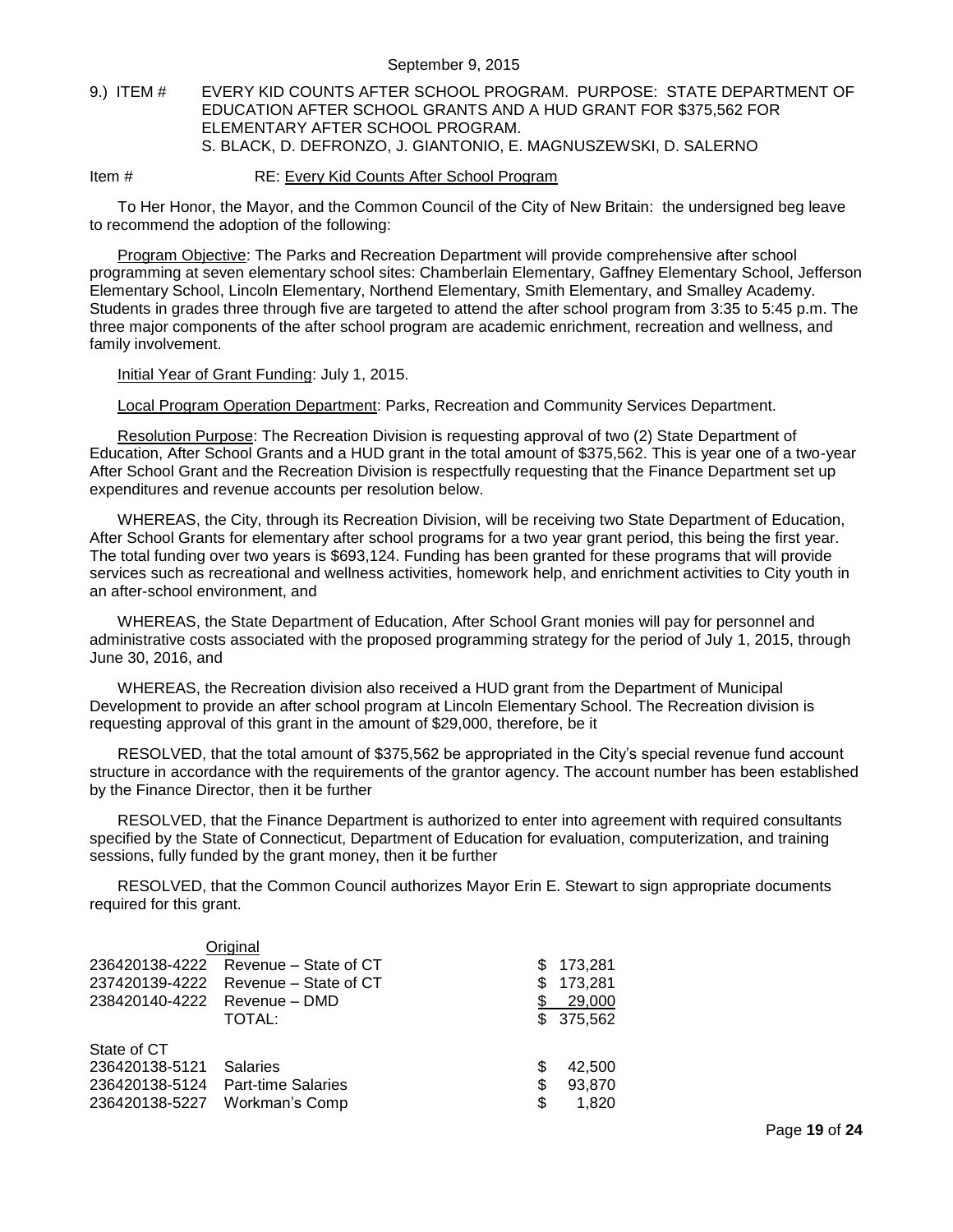| 236420138-5228 | Health/Life insurance             | \$              | 7575    |
|----------------|-----------------------------------|-----------------|---------|
| 236420138-5231 | Medicare                          |                 | 1,977   |
| 236420138-5352 | Data Processing                   |                 | 500     |
| 236420138-5412 | Telecommunications                |                 | 750     |
| 236420138-5436 | Equipment Maint. Repair           |                 | 250     |
| 236420138-5440 | Rental and Leasing of Property    |                 | 16,390  |
| 236420138-5540 | <b>Advertising and Printing</b>   |                 | 500     |
| 236420138-5611 | <b>Office Supplies</b>            | <b>8888888</b>  | 500     |
| 236420138-5659 | <b>Supplies</b>                   | \$              | 5,049   |
| 236420138-5810 | Fees, Memberships, Conferences    |                 | 1,600   |
|                | <b>Total Expenditures:</b>        | \$<br>\$        | 173,281 |
| State of CT    |                                   |                 |         |
| 237420139-5121 | <b>Salaries</b>                   | \$              | 32,450  |
|                | 237420139-5124 Part-time Salaries | \$              | 108,607 |
| 237420139-5227 | Workman's Comp                    |                 | 1,820   |
| 237420139-5228 | Health/Life insurance             |                 | 75      |
| 237420139-5231 | Medicare                          | <b>88888888</b> | 2,045   |
| 237420139-5352 | Data Processing                   |                 | 500     |
| 237420139-5412 | Telecommunications                |                 | 500     |
| 237420139-5440 | Rental and Leasing of Property    |                 | 19,299  |
| 237420139-5540 | <b>Advertising and Printing</b>   |                 | 250     |
| 237420139-5611 | <b>Office Supplies</b>            |                 | 500     |
| 237420139-5659 | <b>Supplies</b>                   |                 | 5,635   |
| 237420139-5810 | Fees, Memberships, Conferences    | \$              | 1,600   |
|                | <b>Total Expenditures:</b>        | \$              | 173,281 |
| <b>DMD</b>     |                                   |                 |         |
| 238420140-5124 | <b>Part-time Salaries</b>         | \$              | 23,838  |
| 238420140-5231 | Medicare                          | \$              | 346     |
| 238420140-5440 | Rental and Leasing of Property    |                 | 2916    |
| 238420140-5659 | <b>Supplies</b>                   | \$<br>\$        | 1,900   |
|                | <b>Total Expenditures:</b>        |                 | 29,000  |

Alderwoman S. Black Alderman D. DeFronzo Alderman J. Giantonio Alderwoman E. Magnuszewski Alderman D. Salerno

<span id="page-19-0"></span>10.) ITEM # HIGH VOLTAGE ART BUDGET AMENDMENT. PURPOSE: RECOGNITION AND CELEBRATION OF LOCAL ARTISTS TO PAINT CITY SIGNAL CONTROL BOXES WITH ORIGINAL DESIGNS. A. PLATOSZ, D. NAPLES, J. GIANTONIO, W. PABON, L. SALVIO

#### Item # RE: 'High Voltage Art Budget Amendment

To Her Honor, the Mayor, and the Common Council of the City of New Britain: the undersigned beg leave to recommend the adoption of the following:

Purpose: The High Voltage Art Program, organized by the New Britain Commission on the Arts, is geared towards the recognition and celebration of local artists. Through this program, artists are asked to paint City of New Britain signal control boxes with original designs. Once professionally painted, these utility boxes in neighborhood business districts will contribute to the vitality and attractiveness of the urban streetscape and deter graffiti. This resolution is to accept donations for the High Voltage Art Program and sets up a budget to pay stipends to local artists for painting the signal control boxes.

Whereas, the City of New Britain Arts Commission will be reviewing design proposals for the painting of City owned signal control boxes in an effort to beautify the City and deter graffiti. The City will be accepting donations from business and community organizations in order to offer \$250 stipends to residents of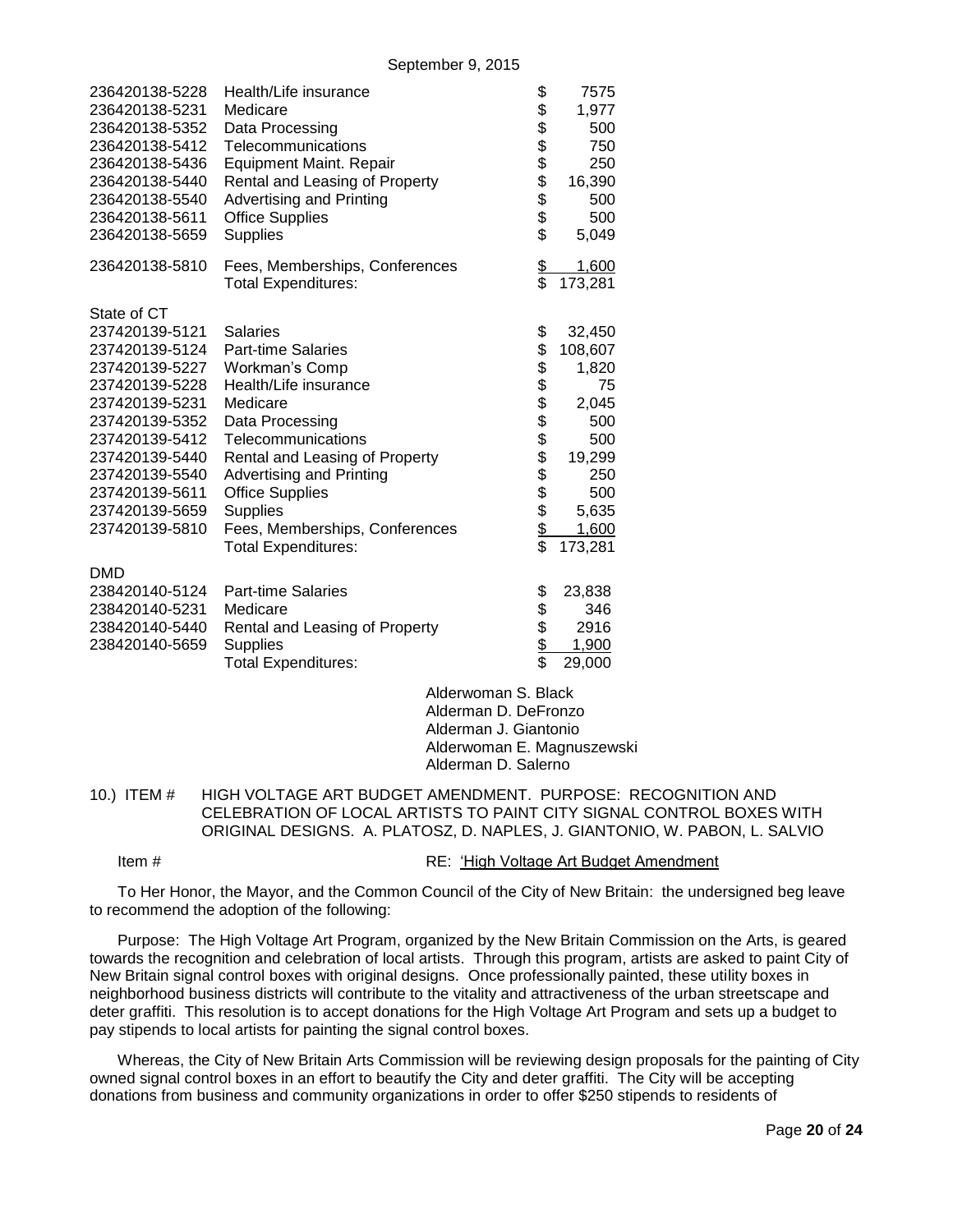Connecticut with special consideration for New Britain residents. Artists are encouraged to submit designs that incorporate the historical, cultural and geographic importance of the signal control's box location. The first area that will undergo transformation are the control boxes on Broad Street, and

Whereas, the purpose of this resolution is to accept donations for this program and set up a budget for this funding in a Special Revenue Fund, and

Whereas, the first donation has been received from the Mayor's Trophy Charitable Fund in the amount of \$1,000.

Therefore, Be it Resolved, that the Special Revenue budget for Fund 206 be amended for this purpose as follows:

| Increase<br>Revenue:     |                                       | <b>Original Budget</b> | Increase | <b>Revised Budget</b> |
|--------------------------|---------------------------------------|------------------------|----------|-----------------------|
| 206105002-<br>4232       | Arts Fund – Grants &<br>Contributions | \$0                    | \$1,000  | \$1,000               |
| Increase<br>Expenditure: |                                       |                        |          |                       |
| 206105002-<br>5811       | Arts Fund - Grants &<br>Contributions | \$0                    | \$1,000  | \$1,000               |

Alderman Adam Platosz Alderman Don Naples Alderman Jamie Giantonio Alderman Wilfredo Pabon Alderman Louis Salvio

<span id="page-20-0"></span>11.) ITEM # AMERICAN SAVINGS FOUNDATION GRANT – YEAR 10. PURPOSE: RECEIVE \$150,000 IN GRANT MONIES TO ORGANIZE AND RUN AFTER SCHOOL PROGRAMS. S. BLACK, D. DEFRONZO, J. GIANTONIO, E. MAGNUSZEWSKI, D. SALERNO

Item # RE: American Savings Foundation Grant- Year 10

To Her Honor, the Mayor, and the Common Council of the City of New Britain: the undersigned beg leave to recommend the adoption of the following:

Resolution Summary: PURPOSE: Authorize the Mayor to execute all documentation between the American Savings Foundation and the City of New Britain to receive grant monies to organize and run after school programs at Pulaski and Slade Middle School. Students in grades six through eight are targeted to attend the after school program each day from 2:45pm to 6:00pm. The three major components of the after school program are academic enrichment, dropout prevention and pregnancy prevention.

WHEREAS, the Parks, Recreation and Community Services Department is always seeking new and alternative funding to run programs and improve facilities, and

WHEREAS, the American Savings Foundation has committed to expanding and improving middle school after school programs in the City of New Britain, and

WHEREAS, the American Savings Foundation awarded the Parks, Recreation and Community Services Department a \$150,000.00 grant for the 2015-2016 school year to supervise middle school youth in after school programs, and

WHEREAS, the American Savings Foundation monies will pay for personnel and administrative costs associated with the proposed programming strategy for the period of September 1, 2015 through June 30, 2016, therefore, be it

RESOLVED, that the amount of \$150,000 be appropriated in the City's special revenue fund account structure in accordance with the requirements of the grantor agency. The Parks, Recreation and Community Services Department is respectfully requesting that the Finance Department set up expenditures and revenue accounts, then it be further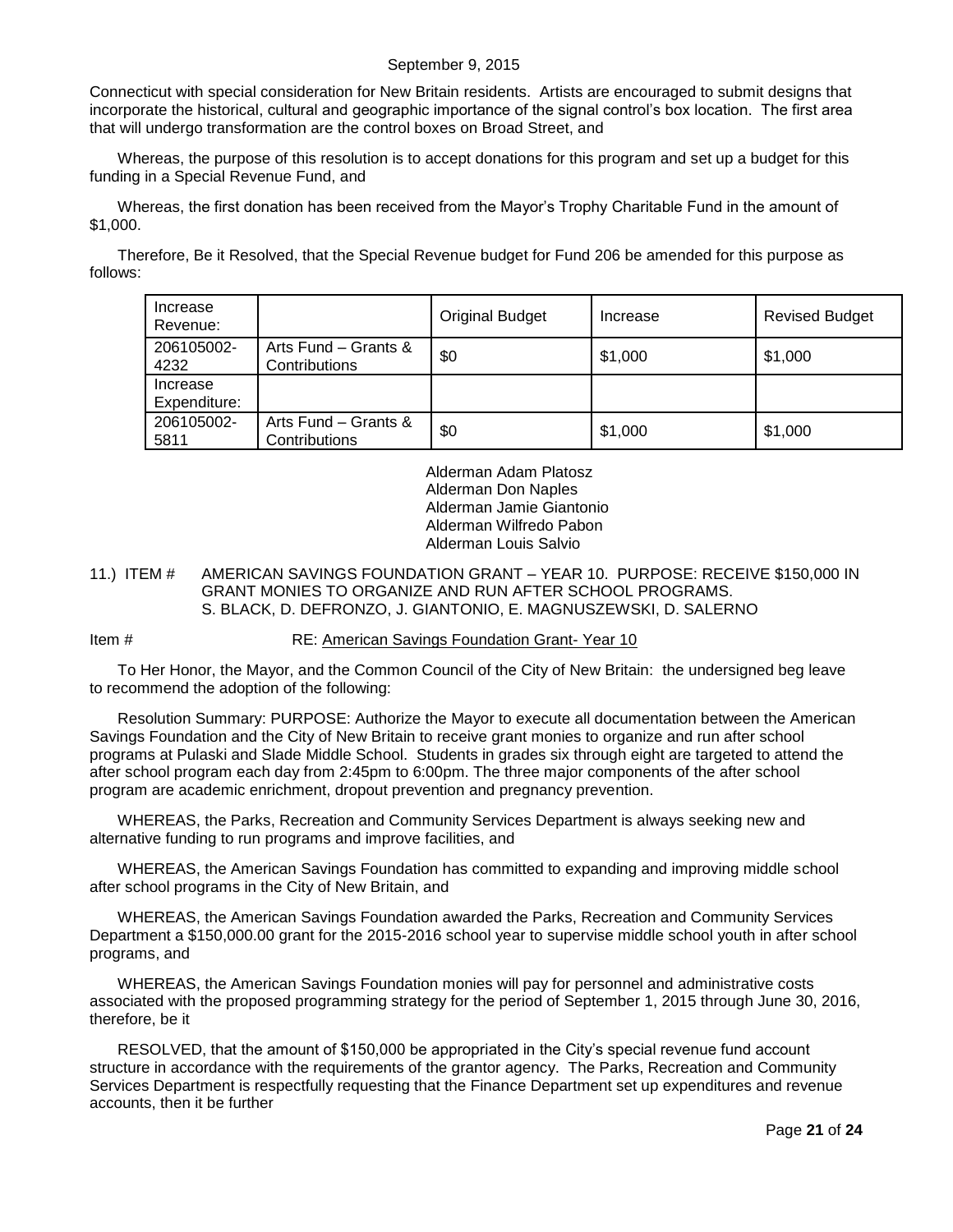RESOLVED, that the Parks, Recreation and Community Services Department is authorized to enter into agreement with required consultants specified by the American Savings Foundation for evaluation, computerization, and training purposes, fully funded by the grant money, NOW, THEREFORE BE IT

RESOLVED, that the Common Council authorizes Mayor Erin E. Stewart to sign appropriate documents required for this grant.

|                           | 225420137-4232 Revenue - American Savings Foundation Grants and Contributions | <b>Total Revenue</b>       | \$150,000<br>\$150,000 |
|---------------------------|-------------------------------------------------------------------------------|----------------------------|------------------------|
| 225420137-5124            | <b>Part-time Salaries</b>                                                     |                            | \$<br>90,090           |
| 225420137-5180            | Fees, memberships & conferences                                               |                            | \$<br>2,000            |
| 225420137-5231            | Medicare                                                                      |                            | \$<br>1,500            |
| 225420137-5352            | Data Processing                                                               |                            | \$<br>2,000            |
| 225420137-5412            | Telecommunications                                                            |                            | \$<br>500              |
| 225420137-5440            | Rental and Leasing of Property                                                |                            | \$<br>35,786           |
| 225420137-5540            | Advertising and Printing                                                      |                            | \$<br>2.000            |
| 225420137-5659            | <b>Supplies</b>                                                               |                            | \$<br>16.124           |
| <b>Total Expenditures</b> |                                                                               |                            | \$150,000              |
|                           |                                                                               | Alderwoman S. Black        |                        |
|                           |                                                                               | Alderman D. DeFronzo       |                        |
|                           |                                                                               | Alderman J. Giantonio      |                        |
|                           |                                                                               | Alderwoman E. Magnuszewski |                        |

<span id="page-21-0"></span>12.) ITEM # A.W. STANLEY PARK POOLS. PURPOSE: CONTRACT WITH TLB ARCHITECTURE FOR \$181,000 FOR ARCHITECTURAL/ENGINEERING SERVICES. S. BLACK, D. DEFRONZO, J. GIANTONIO, E. MAGNUSZEWSKI, D. SALERNO

Alderman D. Salerno

Item # RE: Contract Authorization, TLB Architecture

To Her Honor, the Mayor, and the Common Council of the City of New Britain: the undersigned beg leave to recommend the adoption of the following:

Resolution Summary: The Parks, Recreation and Community Services Department is seeking approval to enter into a contract with TLB Architecture for architectural/engineering services for the rehabilitation of the AW Stanley park pools. Michael Fortuna, Principal for TLB Architecture, has coordinated numerous installations of this kind for the City and all over New England. He is regarded as one of the foremost experts in aquatic facility design.

WHEREAS, the recent bond package has allocated funding for architectural and engineering services for the AW Stanley Pool Rehabilitation Project including: design development, schematic design, construction and bid documents, AND

WHEREAS, Recreation Division staff have thoroughly researched many architectural and engineering firms for their expertise in this type of project design and management. The staff has also consulted with other towns and municipalities who have had similar projects performed. This research has shown that Michael Fortuna of TLB Architecture has worked on numerous projects of this nature over the last twenty years including New Britain's own Chesley Park Splash Pad and Willow Brook Park pool and has an expertise in this type of work, AND

WHEREAS, the existing state of AW Pool is deteriorating and contains leaks, cracks, and failing patches, AND

WHEREAS, due to this instability in the concrete the pool is significantly leaking water which makes it difficult to balance the chlorine and PH levels of the pool creating potentially unsafe water conditions, AND

WHEREAS, the instability of the concrete is causing the existing patches to fail, creating jagged edges and causing injuries to pool patrons, AND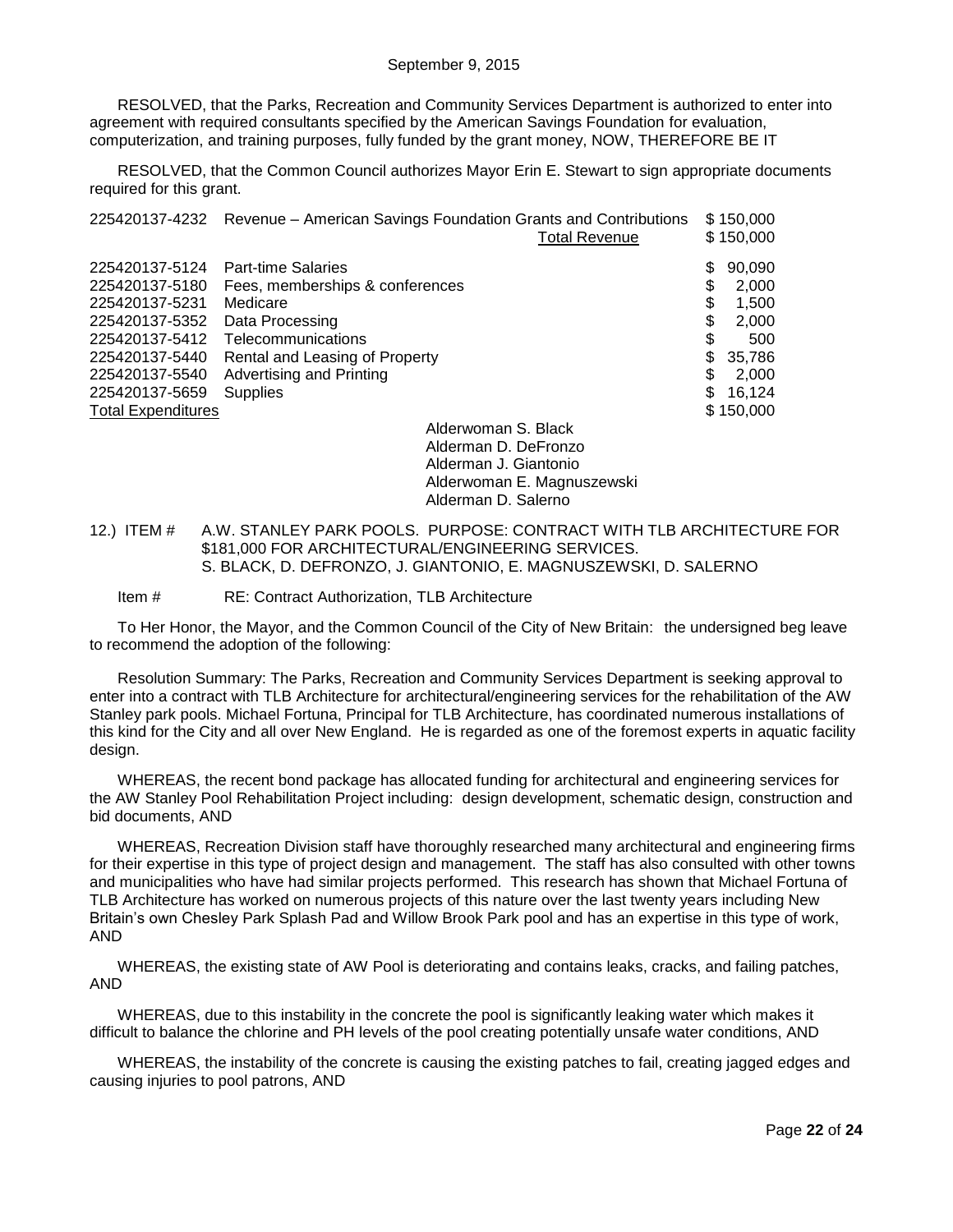WHEREAS, the professional services fee for the work described is \$181,000.00 with funding for this work available in account number 0083060101-5331 AW Stanley Park Pool, NOW THEREFORE BE IT

RESOLVED, Mayor Erin Stewart is authorized to enter into a contract with TLB Architecture of Chester, CT in the amount of \$181,000.00 for architectural/engineering services for the AW Stanley Pool Project.

> Alderwoman Shirley Black Alderman David DeFronzo Alderman Jamie Giantonio Alderwoman Eva Magnuszewski Alderman Daniel Salerno

<span id="page-22-0"></span>13.) ITEM # 2015 CONSOLIDATED PLAN AMENDMENT. PURPOSE: TRANSFER FUNDS FROM STALLED, CANCELLED OR COMPLETED COMMUNITY DEVELOPMENT BLOCK GRANT PROJECTS. C. CARLOZZI, JR., J. GIANTONIO, E. SANCHEZ

Item # RE: 2015 CONSOLIDATED PLAN SUBSTANTIAL AMENDMENT

To Her Honor, the Mayor, and the Common Council of the City of New Britain: the undersigned beg leave to recommend the adoption of the following:

WHEREAS, at its meeting of July 9, 2015, the Commission on Community and Neighborhood Development approved Substantial Amendment No. 1 to the 2015 Annual Consolidated Plan to transfer funds from stalled, cancelled, or completed Community Development Block Grant projects to new "shovel ready" projects as follows:

Consolidated Plan Substantial Amendment No. 1

| <b>Transfer Out</b>                         |              |
|---------------------------------------------|--------------|
| FY 2006 Neighborhood Preservation Program   | \$1,719.89   |
| FY 2007 Neighborhood Preservation Program   | \$33,602.57  |
| FY 2009 Housing Code Enforcement            | \$406.50     |
| FY 2010 Neighborhood Preservation Program   | \$5,732.52   |
| FY 2011 Neighborhood Preservation Program   | \$12,886.15  |
| FY 2011 Contingency                         | \$168,434.33 |
| FY 2012 Big Brothers/Big Sisters            | \$5,000.00   |
| FY 2012 Fire Code Enforcement               | \$205.00     |
| FY 2013 East Side NRZ                       | \$8,000.00   |
| FY 2013 Habitat for Humanity                | \$50,000.00  |
| FY 2013 Business Assistance Program         | \$193,251.44 |
| FY 2014 Clean & Lien Program - Public Works | \$22,560.56  |
| FY 2014 Business Assistance Program         | \$90,000.00  |
| FY 2014 Property Rehabilitation Program     | \$110,984.04 |
| FY 2015 Property Rehabilitation Program     | \$187,117.00 |
|                                             | \$889,900.00 |
| Transfer In                                 |              |
| Senior Center HVAC Improvements             | \$315,900.00 |
| Trinity on Main HVAC Improvements           | \$397,000.00 |
| <b>Arch Street Parking Lot</b>              | \$87,000.00  |
| School Auditorium Upgrades                  | \$90,000.00  |
|                                             | \$889.900.00 |

WHEREAS, a public notice of the Substantial Amendment was issued on July 31, 2015, to allow for public review and comment;

NOW, THEREFORE, BE IT RESOLVED, that the Common Council of the City of New Britain approves Substantial Amendment No. 1 to the City of New Britain's 2015 Annual Consolidated Plan and authorizes Mayor Erin E. Stewart to submit it to the U. S. Department of Housing and Urban Development.

> Alderman Carlo Carlozzi, Jr. Alderman Jamie Giantonio Alderman Emmanuel Sanchez